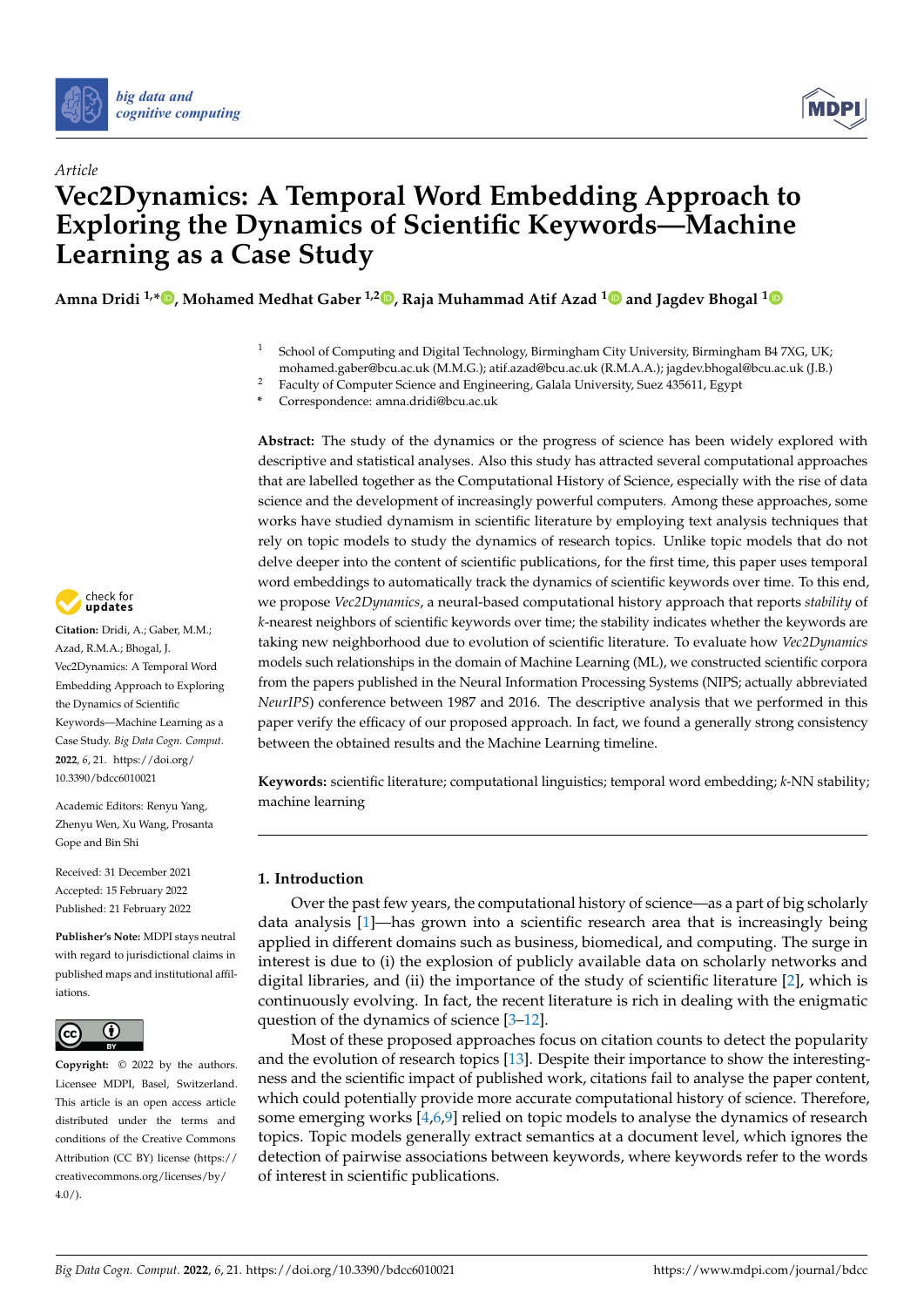Going beyond these approaches, our aim in this paper is to train word embeddings across time in order to obtain a fine-grained computational history of science. For instance, the basic idea of word embedding is words that occur in similar context tend to be closer to each other in vector space. This means that word neighbours should be semantically similar. The choice of word embedding models is justified by the ability they have shown to capture and represent semantic relationships from massive amounts of data [\[14\]](#page-15-3).We intend in this study to uncover the dynamics of science by studying the change in pairwise associations between keywords over time. Our examination is, therefore, intended to be descriptive rather than normative following the approaches that studied the computational history of science [\[4](#page-14-3)[,6,](#page-14-4)[7\]](#page-15-4). As a matter of fact, no standard has been provided to conduct a comparative study because expert opinions should be taken into consideration in such descriptive analyses [\[8\]](#page-15-5). The subject area studied in this work is Computer Science and more precisely *Machine Learning*. The choice of this subject is based on two main reasons: (i) the authors' background in this subject area, and (ii) the fact that Machine Learning has seen remarkable successes in the recent decades and has been applied in different domains including *bioinformatics*, *cyber security*, and *neuroscience*.

To obtain a fine-grained computational history, we introduce *Vec2Dynamics*—a neuralbased approach to computational history that uses temporal word embeddings in order to analyse and explore over time the dynamics of keywords in relation with their nearest neighbours. To detect the dynamics of keywords, we learn word vectors across time. Then, based on the similarity measure between keywords embedding vectors, we define the *k*-nearest neighbors (*k*-NN) of each keyword over successive time windows. The change in stability of *k*-NN over time refers to the dynamics of keywords and accordingly the research area.

We evaluate our proposed approach *Vec2Dynamics* with 6562 publications from the Neural Information Processing Systems (NIPS) conference proceedings between the years 1987 and 2016 that we divided into ten time windows of 3-years each. As explained below, we adopt both numerical and visual methods to perform our descriptive analysis and evaluate the effectiveness of *Vec2Dynamics* in tracking the dynamics of scientific keywords.

- *Numerically*, we compute the average stability of *k*-nearest neighbours of keywords over all the time windows and detect the stable/unstable periods in the history of Machine Learning.
- *Visually*, we illustrate the advantages of temporal word embeddings that show the evolvement of scientific keywords by drawing *Venn diagrams* showing *k*-NN keywords over each two subsequent time periods. All visualisations show that our approach is able to illustrate the dynamics of Machine Learning literature.

The major contributions of this paper are summarized as follows:

- 1. To detect the dynamics of keywords, word vectors are learned across time. Then, based on the similarity measure between the embedding vectors of keywords, the *k*-nearest neighbors (*k*-NN) of each keyword are defined over successive timespans.
- 2. The change in stability of *k*-NN over time refers to the dynamics of keywords and accordingly the dynamics of the research area.
- 3. *Vec2Dynamics* is evaluated in the area of Machine Learning with the NIPS publications between the years 1987 and 2016.
- 4. Both numerical and visual methods are adopted to perform a descriptive analysis and evaluate the effectiveness of *Vec2Dynamics*in tracking the dynamics of scientific keywords.
- 5. *Machine Learning timeline* has been proposed as standard for descriptive analysis. A generally good consistency between the obtained results and the machine learning timeline has been found.
- 6. *Venn diagrams* have been used in this paper for qualitative analyses to highlight the semantic shifts of scientific keywords by showing the evolvement of the semantic neighborhood of scientific keywords over time.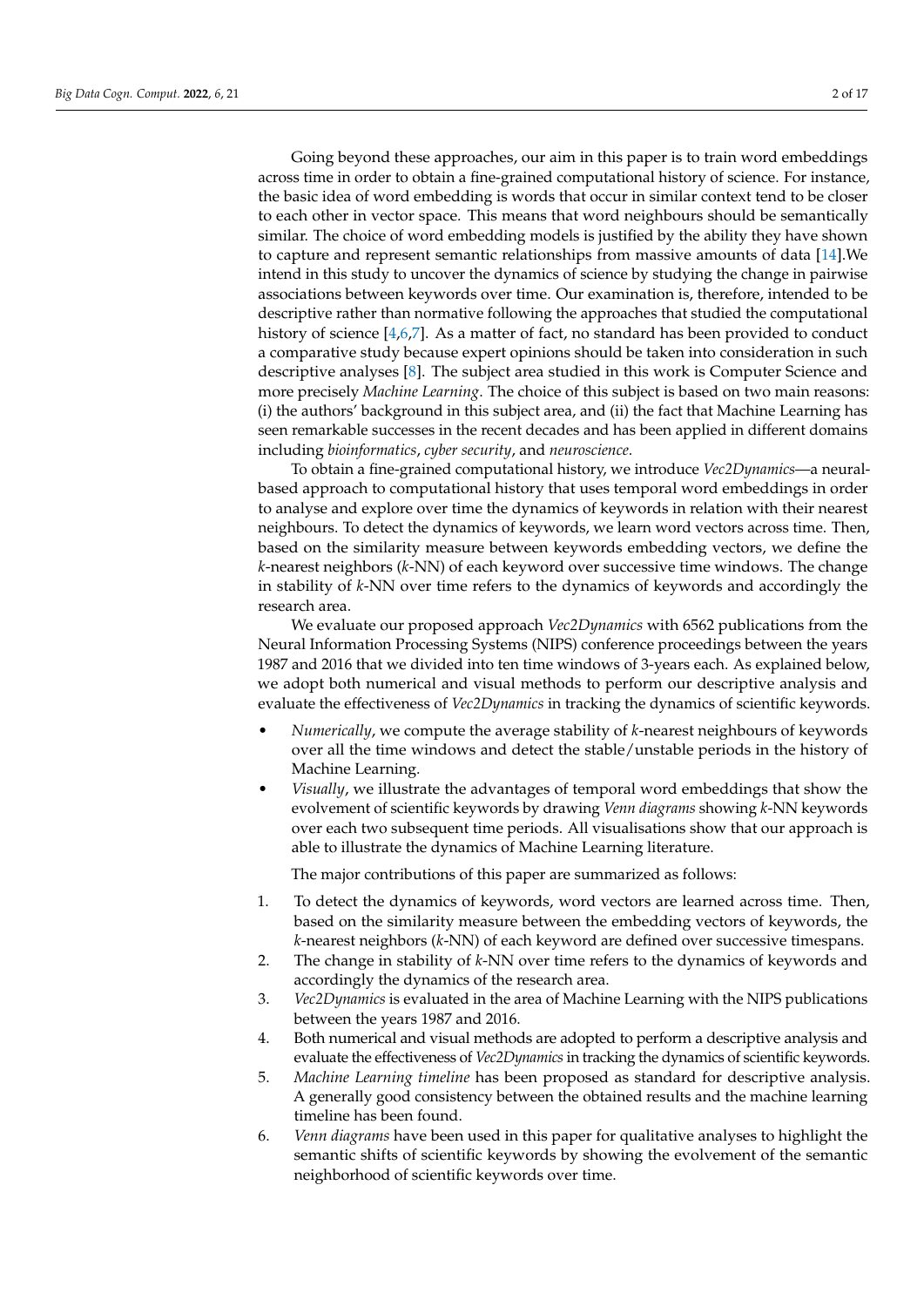The rest of the paper is organised as follows. Section [2](#page-2-0) presents a summary of the existing computational history approaches that focus on the Computer Science research area. Section [3](#page-4-0) details the *Vec2Dynamics* framework and its different stages. Section [4](#page-8-0) describes the NIPS dataset we have used, and presents and discusses the obtained results. Finally, in Section [5](#page-13-0) we conclude the paper and draw future directions.

#### <span id="page-2-0"></span>**2. Related Work**

#### *2.1. Computational History of Science: Approaches and Disciplines*

Due to the rapid growth of scientific research, the Computational History of Science has emerged [\[1\]](#page-14-0) recently to understand the scientific evolution. For this reason, several approaches have been presented in the literature relying on different features such as citations, paper content (mainly keywords), or both of them. Accordingly, these approaches can be categorised into three categories based on the features they have been using [\[15\]](#page-15-6): bibliometrics-based approaches [\[3,](#page-14-2)[8,](#page-15-5)[10](#page-15-7)[–12\]](#page-15-0); *content-based approaches* [\[4](#page-14-3)[,6](#page-14-4)[,9](#page-15-2)[,16\]](#page-15-8); and *hybrid approaches* [\[5](#page-14-5)[,7\]](#page-15-4) that combine both citations and paper content.

These approaches dealing with the computational history of science have been applied to a broad range of disciplines ranging from business, relations and economy [\[3,](#page-14-2)[10–](#page-15-7)[12,](#page-15-0)[17\]](#page-15-9) to medicine [\[18\]](#page-15-10), biology [\[19\]](#page-15-11), geoscience [\[20\]](#page-15-12), and computer science  $[4,5,7-9,21-25]$  $[4,5,7-9,21-25]$  $[4,5,7-9,21-25]$  $[4,5,7-9,21-25]$  $[4,5,7-9,21-25]$  $[4,5,7-9,21-25]$ .

#### *2.2. Computational History of Computer Science*

This paper concerns a discipline within Computer Science; therefore, it is pertinent to discuss previous works concerning computational history of Computer Science (CS) [\[15\]](#page-15-6).

#### <span id="page-2-1"></span>2.2.1. Bibliometrics and Hybrid Approaches

Hoonlor et al. [\[7\]](#page-15-4) did some of the early work that investigated the evolution of CS research. They have analysed data on grant proposals, ACM [\(https://dl.acm.org/,](https://dl.acm.org/) (accessed on 12 October 2017) ) and IEEE [\(https://ieeexplore.ieee.org/,](https://ieeexplore.ieee.org/) accessed on 12 October 2017) publications using both sequential pattern mining and emergent word clustering. Similarly, Hou et al. [\[8\]](#page-15-5) studied the progress of research topics using Document-Citation Analysis (DCA) of Information Science (IS). To do so, they used dual-map overlays of the IS literature to track the evolution of IS research based on different academic factors such as H-index, citation analysis and scientific collaboration. In the same context, Effendy and Yap [\[5\]](#page-14-5) obtained the computational history using the Microsoft Academic Graph (MAG) [\(https://www.microsoft.com/en-us/research/project/microsoft-academic-graph/,](https://www.microsoft.com/en-us/research/project/microsoft-academic-graph/) accessed on 12 October 2017) dataset. In addition to the citation-basic method, they used a content-based method by leveraging the hierarchical *FoS (Field of Study)* given by MAG for each paper to determine the level of interest in any particular research area or topic, and accordingly general publication trends, growth of research areas and the relationship among research areas in CS.

Both the aforementioned approaches to computational history in CS can be classified as hybrid approaches. They use both citation analysis and content analysis to detect research dynamics. The content analysis only studies bursty keywords—that are the new emerging keywords, which become suddenly frequent in a short time—in [\[7\]](#page-15-4) and fields of studies in [\[5\]](#page-14-5) without providing any fine-grained analysis of the paper content. Alternatively, they concentrate on citation analysis to uncover citation trends and accordingly the evolution of research areas. While citation counts are accounted to be crucial to assessing the importance of scientific work, they take time to stabilise enough to bring out research trends, which makes this technique more effective for retrospective analysis than descriptive or predictive analysis.

#### 2.2.2. Content-Based Approaches

For the reasons detailed in Section [2.2.1](#page-2-1) and because citation-based approaches neglect to delve into the paper content, the work presented in this paper can be classified in the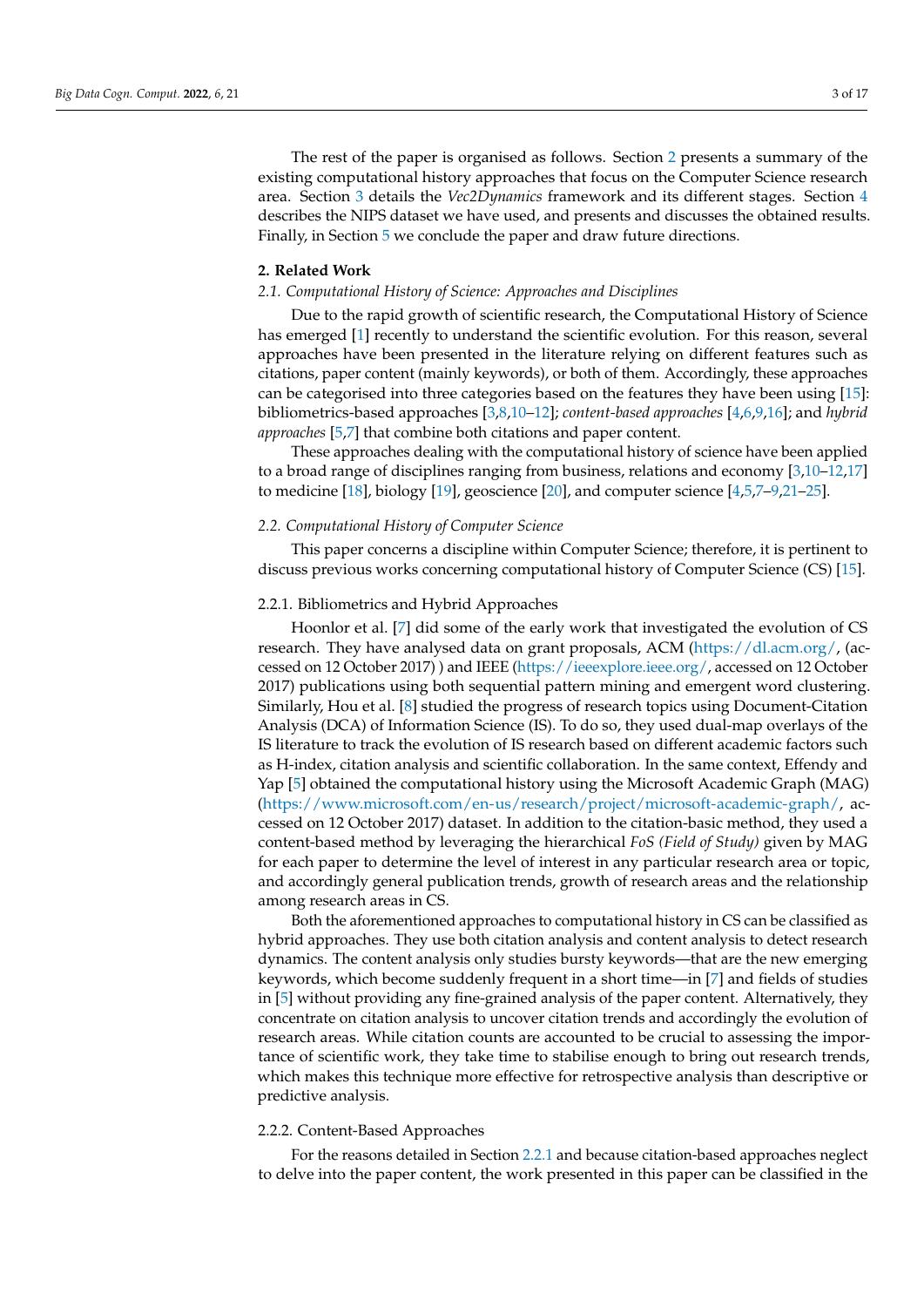category of content-based approaches because it provides a fine-grained content analysis of research papers.

Some work on coarse-grained content analysis exists. Glass et al. [\[26\]](#page-15-15) provided a descriptive analysis of the state of software engineering (SE) research by examining 369 research papers in six leading SE journals over the period 1995–1999. Similarly, Schlagenhaufer and Amberg [\[27\]](#page-15-16) provided a structured, summarised as well as organised overview of research activities conducted on gamification literature by analysing 43 top ranking IS journals and conferences. The authors followed a descriptive analysis using a classification framework with the help of the Grounded Theory approach [\[28\]](#page-15-17). Both of these approaches are too coarse-grained in that they follow only a descriptive analysis where no fine-grained content analysis of research papers is provided.

To overcome this problem, some computational approaches have been proposed, namely *topic modeling approaches*. For instance, Hall et al. [\[6\]](#page-14-4) applied unsupervised topic modeling to the ACL (Association for Computational Linguistics) Anthology (CoLING, EMNLP and ACL) to analyse historical trends in the field of *computational linguistics* from 1987 to 2006. They used Latent Dirichlet Allocation (LDA) to extract topic clusters and examine the strength of each topic over time. In the same context, Anderson et al. [\[4\]](#page-14-3) have proposed a people-based methodology for computational history that traces authors' flow across topics to detect how some sub-areas flow into the next to form new research areas. This methodology is founded on a central phase of topic modelling that detects papers' topics and identifies the topics the people author in. Mortenson et al. [\[9\]](#page-15-2) offered a software called *Computational Literature Review (CLR)* that evaluates large volumes of the existing literature with respect to impact, structure and content using LDA topic modeling. They applied their approach to the area of IS and more precisely to the Technology Acceptance Model (TAM) theory. Similarly, Salatino et al. [\[29\]](#page-15-18) have recently proposed *Augur*, which analyses the temporal relationships between research topics and clusters topics that present dynamics of already established topics in the area of CS.

#### *2.3. Limitations*

Although the aforementioned approaches [\[4,](#page-14-3)[6,](#page-14-4)[9\]](#page-15-2) have the intention to conduct a content analysis of research papers by using topic modelling, they still experience some issues that show its limitations. Actually, both the flow of authors across topics and the dynamics of recognised topics need time to take place. Furthermore, topic modelling fails to detect pairwise associations between words, while the investigation of these associations at a local space could lead to the detection of evolving research patterns—topics or keywords—timely.

To overcome the two problems just described, this paper proposes a *temporal word embedding* technique that digs deep into the paper content to instantly detect how the semantic neighbourhood of keywords evolves over time. To the best of our knowledge, only three recent works have explored word embedding techniques to model scientific dynamics. The first work was by He et al. [\[30\]](#page-15-19) and aimed to track the semantic changes of scientific terms over time in the biomedical area. The second and the third are our recent works that introduced *DeepHist* [\[31\]](#page-15-20) and *Leap2Trend* [\[15\]](#page-15-6) respectively, which are word embedding based approaches for computational history applied to Machine Learning publications during the time period 1987–2015. The first approach *DeepHist* detects the converging keywords that may result in trending keywords by computing the acceleration of similarities between keywords over successive timespans. However, the second approach *Leap2Trend* tracks the dynamics of similarities between pairs of keywords, their rankings and respective uprankings (ascents) over time to detect the keywords that start to frequently co-appear in the same context, which may lead to emerging scientific trends.

Therefore, this work employs temporal word embeddings, namely word2vec, to track the dynamics of scientific keywords. Unlike *DeepHist* and *Leap2Trend* that aim to detect only new trends, our current approach aims to track the dynamics of scientific literature in general by detecting the stability of the nearest neighbors keywords over time.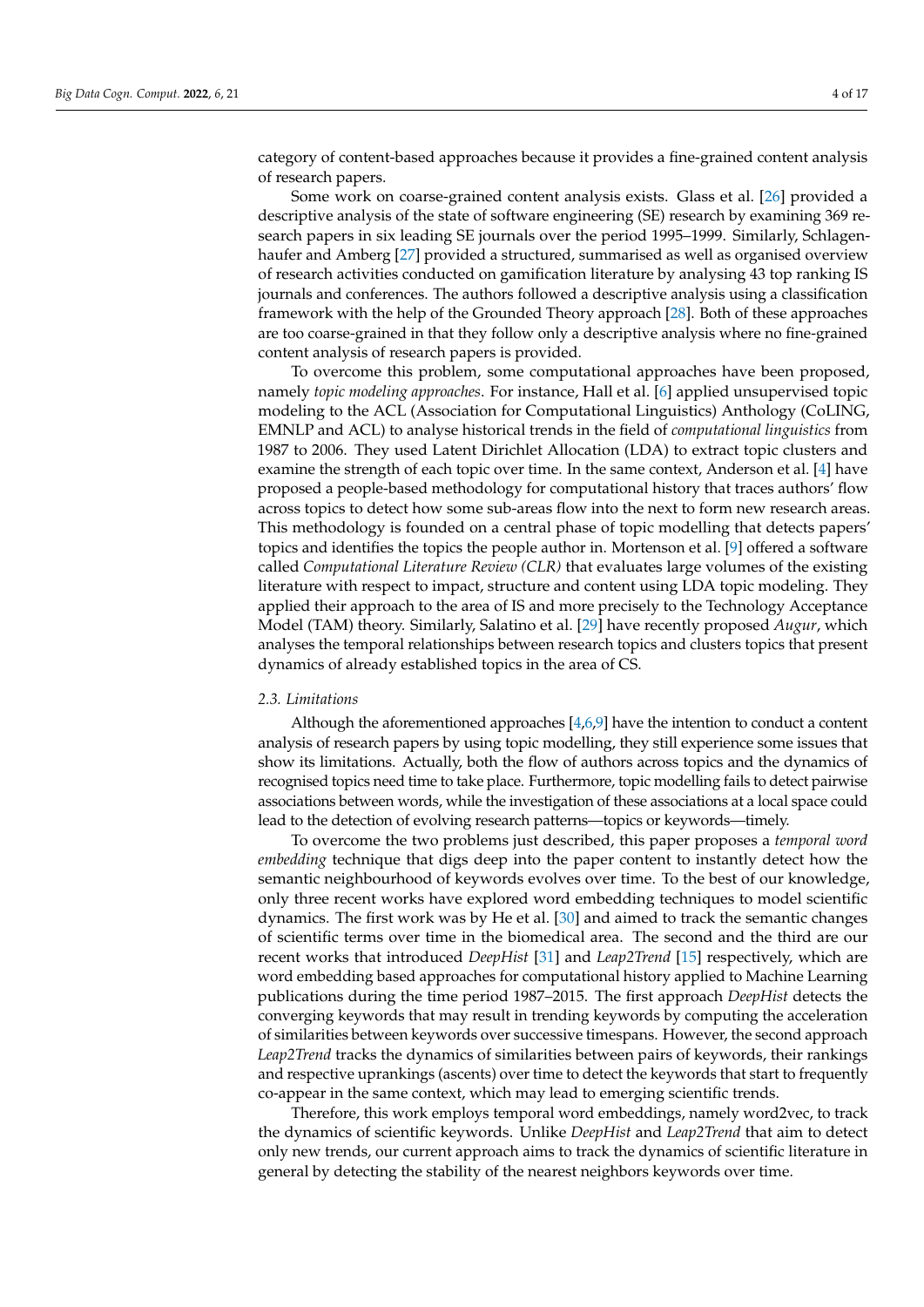#### <span id="page-4-0"></span>**3. Vec2Dynamics**

In order to understand and uncover the dynamics of scientific literature, we propose *Vec2Dynamics*—a fine-grained text mining approach that follows a temporal paradigm to delve into the content of research papers.

First, our *Vec2Dynamics* digs into the textual content by applying word embedding techniques, namely word2vec [\[32\]](#page-15-21). Word2vec has been chosen because it is the long standing word embedding techniques in the area. However, any other word embedding technique could be applied such as *GloVe* [\[33\]](#page-15-22) and *FastText* [\[34\]](#page-15-23). Then, *Vec2Dynamics* grasps dynamic change in interest and popularity of research topics by iteratively applying *k*-NN stability to the keywords/topics of interest over time and accordingly capturing the *recurrent*, *non-recurrent*, *persistent* and *emerging* keywords. Formal definitions of these types of keyword dynamics are given later in this section. We first describe the general architecture of *Vec2Dynamics* and then detail the functionalities of its different stages.

## <span id="page-4-2"></span>*3.1. Vec2Dynamics Architecture*

<span id="page-4-1"></span>The architecture of *Vec2Dynamics* is depicted in Figure [1.](#page-4-1) The whole model can be divided into four different stages.



**Figure 1.** Vec2Dynamics architecture.

i Data preprocessing. At this stage, we preprocess and clean up the textual content of research papers taking into account the specificity of scientific language. For instance, we consider the frequent use of bigrams in scientific language such as *"information system"*, and *"artificial intelligence"*, and we construct a bag of keywords where keywords are either *unigrams* or *bigrams*. *Unigram* or 1-*gram* represents a one-word sequence, such as *"science"* or *"data"*, while a *bigram* or 2-*gram* represents a two-word sequence of words like *"machine learning"* or *"data science"*. Data preprocessing consists then of two steps: (a) the removal of stop words, which refer to the words that appear very frequently like *"and"*, *"the"*, and *"a"*; and (b) the construction of bag of words where words are either *unigrams* or *bigrams*. More details on the data preprocessing stage are given in our previous work [\[15\]](#page-15-6).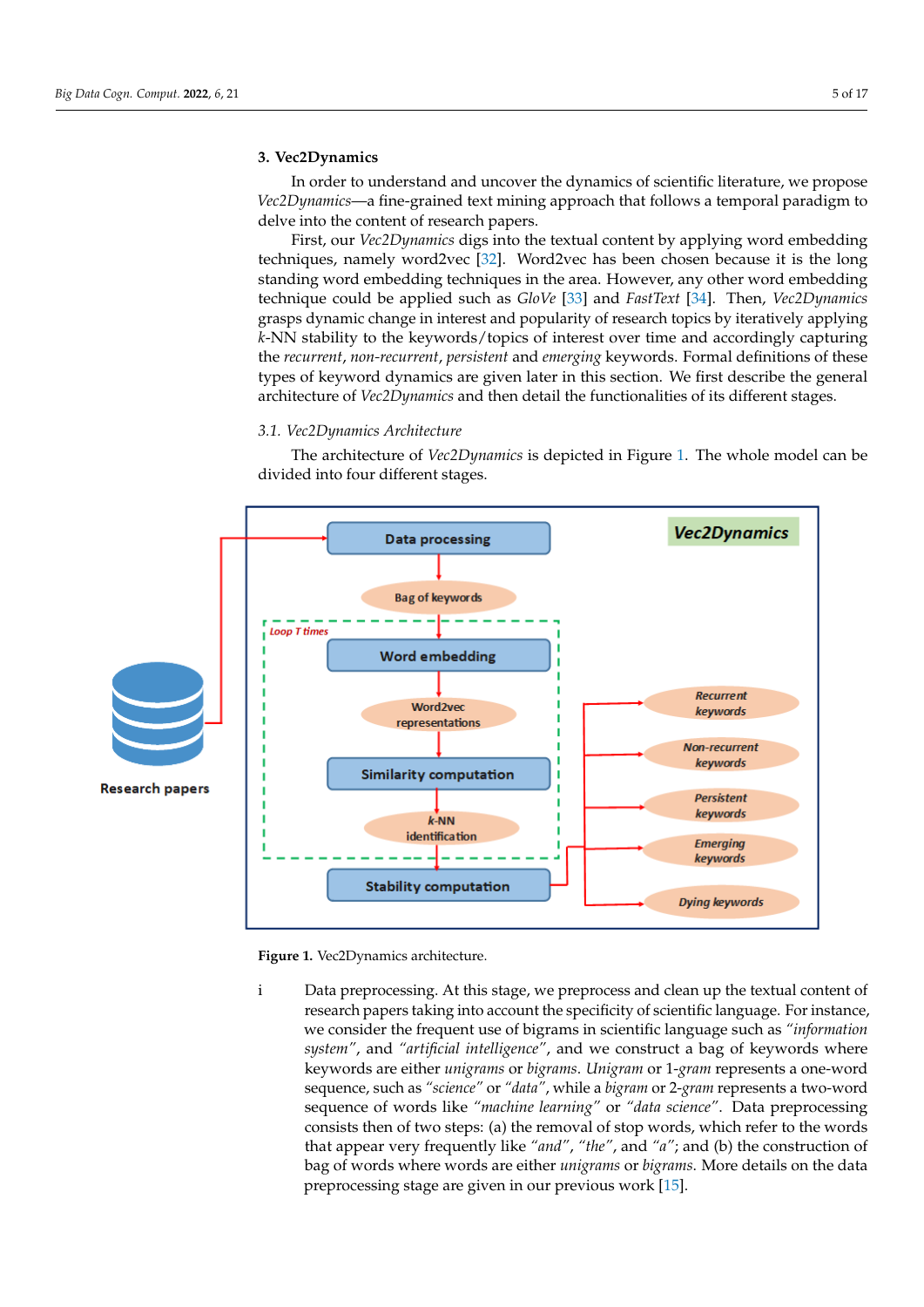- ii Word embedding. At this stage, we adopt the *skip-gram* neural network architecture of the word2vec embedding model [\[32\]](#page-15-21) to learn word vectors over time. This stage is repeated for each corpus  $P_{t,t=1,\dots,T}$  that corresponds to the corpus of all research papers in the *t*<sup>th</sup> time window. More details will be given in Section [3.2.](#page-5-0)
- iii Similarity computation. After generating the vector representation of keywords, we apply *cosine similarity* between embedding vectors to find the *k*-nearest neighbors of each keyword. Recall that cosine similarity between two keywords *w<sup>i</sup>* and *w<sup>j</sup>* refers to the cosine measure between embedding vectors  $u_{w_i}$  and  $u_{w_j}$  as follows:

<span id="page-5-1"></span>
$$
similarity(w_i, w_j) = cosine(u_{w_i}, u_{w_j}) = \frac{u_{w_i} \cdot u_{w_j}}{\|u_{w_i}\| \cdot \|u_{w_j}\|}
$$
(1)

As with the previous stage, this stage of similarity computation is also repeated at each time window *t*.

iv Stability computation. At this stage, we study the stability of *k*-NN of each keyword of interest over time in order to track the dynamics of the scientific literature. To do so, we define a *stability measure* (Equation [\(4\)](#page-7-0)) that could be computed between the sets of *k*-NN keywords over two subsequent time windows *t* and (*t* + 1). Based on the obtained stability values, we define four types of keywords/topics: *recurrent*, *non recurrent*, *persistent* and *emerging* keywords. More details will be given in Section [3.3.](#page-6-0)

### <span id="page-5-0"></span>*3.2. Dynamic Word Embedding*

*Vec2Dynamics* relies on a central stage of word embedding that learns word vectors in a temporal fashion in order to track the dynamics of scientific literature over time. To this end, we adopt skip-gram architecture of word2vec [\[32\]](#page-15-21) that aims to predict the *context* given a word *w<sup>i</sup>* . Note that the *context* is the span of words within a certain range before and after the current word  $w_i$  [\[35\]](#page-15-24).

#### 3.2.1. Notation

We consider corpora of research papers collected across time. Formally, let *P* represent our corpora,  $P = (P_1, P_2, \ldots, P_T)$  where each  $P_t$  is the corpus of all papers in the  $t^{\text{th}}$  time window, and  $\mathcal{V} = (w_1, w_2, \dots, w_V)$  the vocabulary that consists of *V* words present in *P*. It is possible that some  $w_i \in \mathscr{V}$  do not appear at all in some  $P_t$ . This happens because new keywords emerge while some old keywords die, something that is typical of scientific corpora. Let  $V_t$  denote the vocabulary that corresponds to  $P_t$  and  $|V_t|$  denote the corresponding vocabulary size used in training word embeddings at the *t*<sup>th</sup> time window.

Given this time-tagged scientific corpora, our goal is to find a dense, low-dimensional vector representation  $u_{w_i}^t \in \mathbb{R}^N$ ,  $N \ll V_t$  for each word  $w_i \in V_t$  at each time window  $t = 1, \ldots, T$ . *N* is the *dimensionality* of word vectors that corresponds to the length of the vector representations of words.

#### 3.2.2. Skip-Gram Model

The architecture of the Skip-Gram model is shown in Figure [2.](#page-6-1) the main idea of skip-gram is to predict the *context c* given a word *w*. Note that the *context* is a window around *w* of maximum size *L*. More formally, each word  $w \in W$  and each context  $c \in C$ are represented as vectors  $\vec{w} \in \mathbb{R}^d$  and  $\vec{c} \in \mathbb{R}^d$ , respectively, where  $W = \{w_1, \dots, w_V\}$  is the words vocabulary, *C* is the context vocabulary, and *d* is the embedding dimensionality. Recall that the vectors parameters are latent and need to be learned by maximising a function of products  $\overrightarrow{w} \cdot \overrightarrow{c}$ .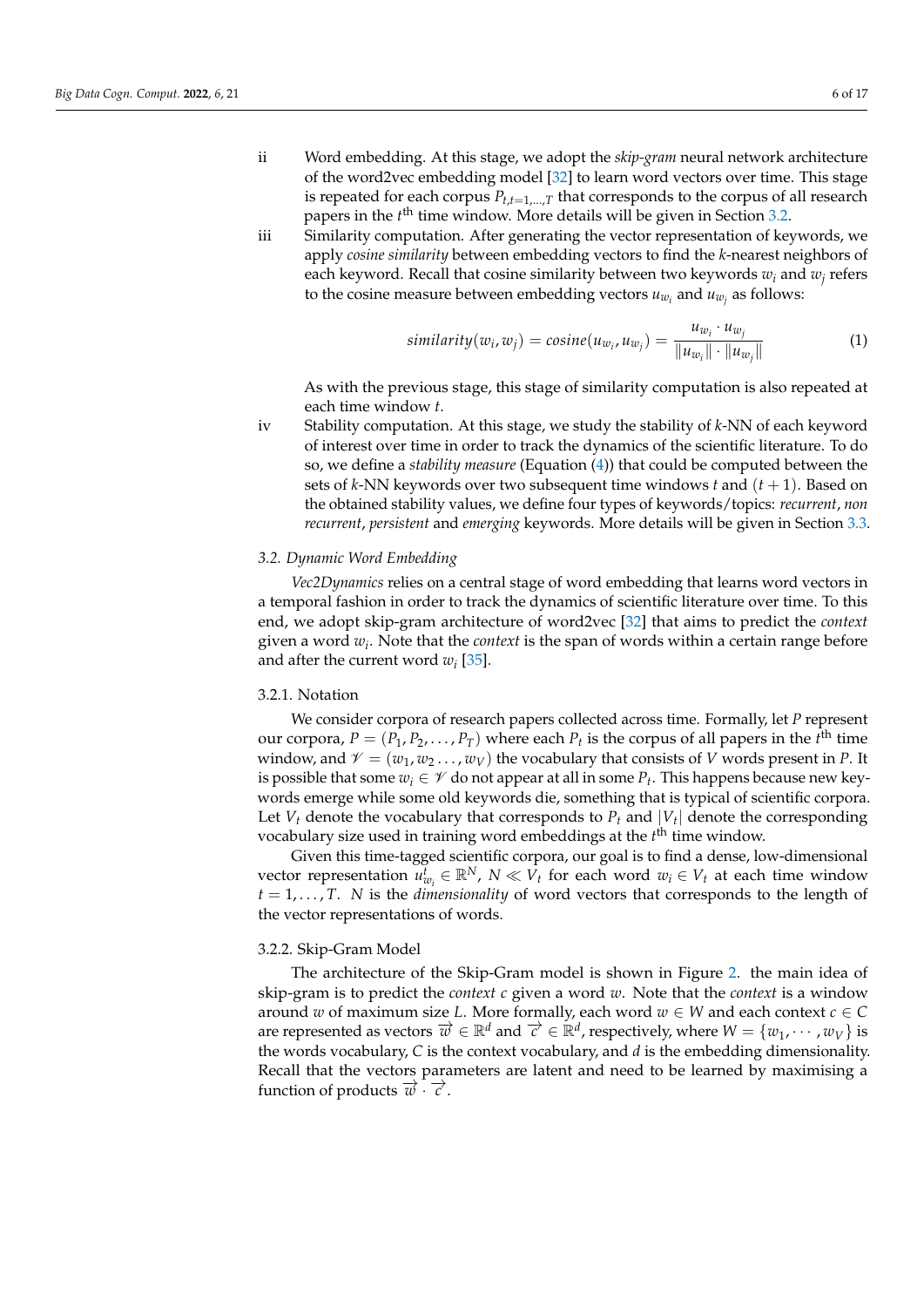<span id="page-6-1"></span>

**Figure 2.** Skip-Gram Architecture, *V* here corresponds to *Vt* in our text.

More specifically, given the word sequence *W* resulted from the scientific corpus, the objective of skip-gram model is to maximise the average log probability:

$$
L(W) = \frac{1}{V} \sum_{i=1}^{V} \sum_{-l \le c \le l, c \ne 0} \log Prob(w_{i+c}|w_i)
$$
 (2)

where *l* is the context size of a target word. Skip-gram formulates the probability  $Prob(w_c|w_i)$ using a softmax function as follows:

$$
Prob(w_c|w_i) = \frac{\exp(\overrightarrow{w_c} \cdot \overrightarrow{w_i})}{\sum_{w_i \in W} \exp(\overrightarrow{w_c} \cdot \overrightarrow{w_i})}
$$
(3)

where  $\overrightarrow{w_i}$  and  $\overrightarrow{w_c}$  are, respectively, the vector representations of target word  $w_i$  and context word *wc*, and *W* is the word vocabulary. In order to make the model efficient for learning, the hierarchical softmax and negative sampling techniques are used following Mikolov et al. [\[36\]](#page-16-0).

The hyperparameters of skip-gram model have been tuned followed our approach detailed in [\[37\]](#page-16-1). This outcomes of this approach revealed that the optimal hyperparameters for word2vec in a similar scientific corpora are respectively 200 and 6 for vector dimensionality *N* and the context window.

## <span id="page-6-0"></span>*3.3. k-NN Stability*

After learning word embeddings on the scientific corpora in a temporal fashion, *Vec2Dynamics* uses the stability of *k*-nearest neighbors (*k*-NN) of word vectors as the objective to measure while tracking the dynamics of research keywords/topics. The *k*-NN keywords of a target keyword *w<sup>i</sup>* correspond to the *k* keywords similar to *w<sup>i</sup>* . Recall that cosine similarity is the measure used to calculate the similarity between two keywords  $w_i$ and *w<sup>j</sup>* .

## 3.3.1. Notation

Let  $S_{w_i}^{t-1}$  and  $S_{w_i}^t$  denote respectively the sets of *k*-NN of the keyword  $w_i$  over two successive time windows *t* − *1* and *t*. We define  $\Psi^t_{w_i}$  the *k*-NN stability of  $w_i$  at the time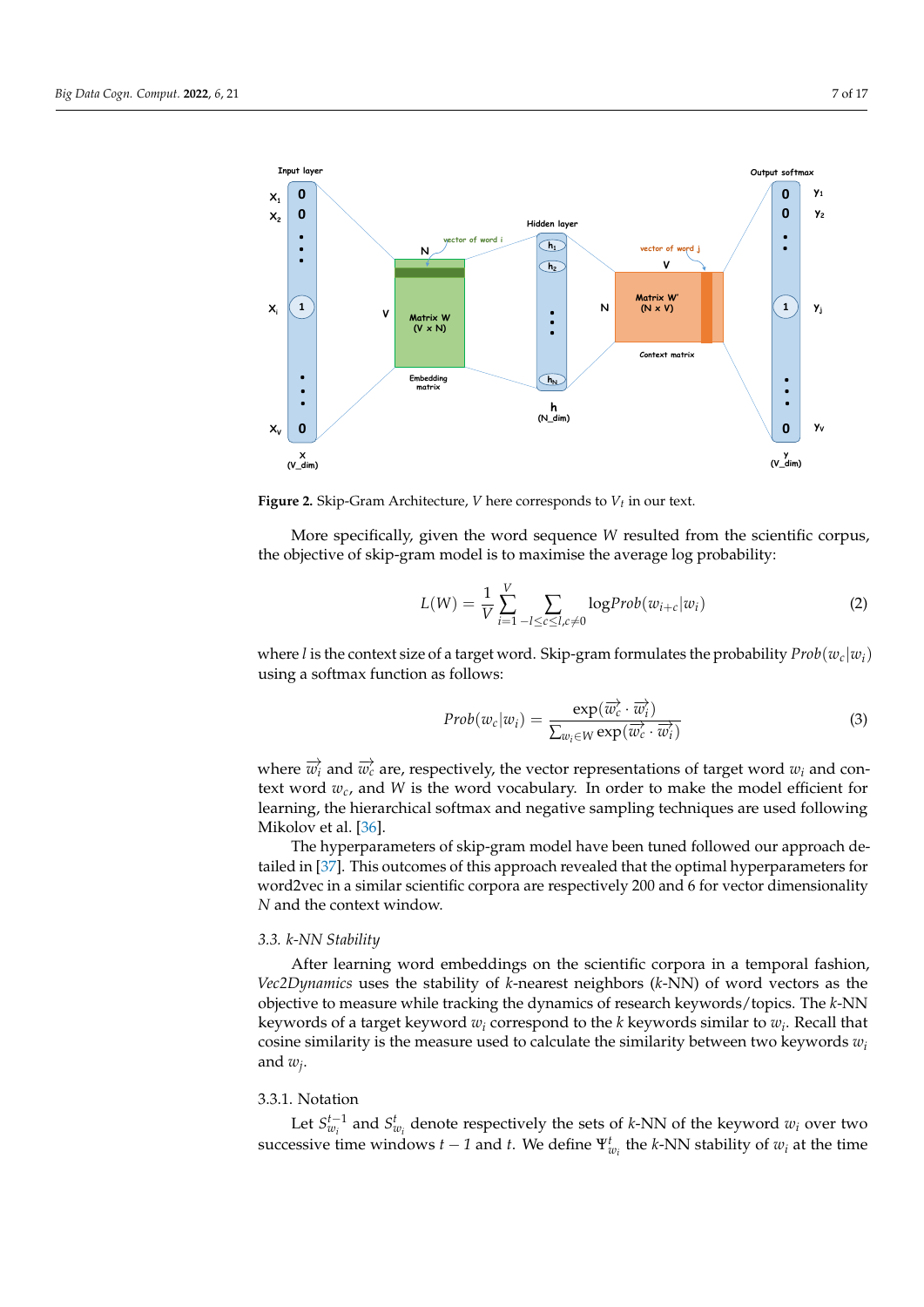window *t* as the logarithmic ratio of the intersection between the two sets  $S_{w_i}^{t-1}$  and  $S_{w_i}^t$  to the difference between them. Formally,  $\Psi_{w_i}^t$  is defined as follows:

<span id="page-7-0"></span>
$$
\Psi_{w_i}^t = \log_k \big( \frac{|S_{w_i}^t \cap S_{w_i}^{t-1}|}{0.5 \times |S_{w_i}^t \ominus S_{w_i}^{t-1}|} \big) \tag{4}
$$

Recall that the two sets  $S_{w_i}^{t-1}$  and  $S_{w_i}^t$  are equal and their differences are symmetric as  $|S_{w_i}^{t-1}| = |S_{w_i}^t| = k$ , which justifies the multiplication by 0.5 in the denominator.

The *k*-NN stability  $\Psi_{w_i}^t$  ranges from −1 to +1. We refer to −1 (log<sub>*k*</sub>( $\frac{1}{k}$ )) where no intersection exists between  $S_{w_i}^{t-1}$  and  $S_{w_i}^t$  ( $|S_{w_i}^t \cap S_{w_i}^{t-1}| = 0$ ) in order to prevent the indeterminate case where the numerator is null. On the other hand, we refer to  $+1$   $(\log_k(k))$  to prevent the indeterminate case where the denominator is null when we have fusion of the two sets  $S_{w_i}^{t-1}$  and  $S_{w_i}^t$ . More formally, we define the stability  $\Psi_{w_i}^t$  as follows:

$$
\Psi_{w_i}^t = \begin{cases}\n\log_k(\frac{1}{k}), & \text{if } S_{w_i}^t \cap S_{w_i}^{t-1} = \varnothing \\
\log_k(k), & \text{if } S_{w_i}^t = S_{w_i}^{t-1} = k \\
\text{Equation (4), otherwise}\n\end{cases}
$$
\n(5)

After computing  $\Psi_{w_i}^t$  corresponding to each keyword of interest  $w_i$  over all time windows *T*, we compute the average of stability Ψ*<sup>t</sup>* of *n* selected keywords of interest, where  $n \leq |V_t|$  at a time window *t* as follows:

<span id="page-7-1"></span>
$$
\Psi^t = \frac{\sum_{i=1}^n \Psi_{w_i}^t}{n} \tag{6}
$$

#### 3.3.2. Interpretation

The computation of *k*-NN stability is based on the dynamism of the keywords appearing and disappearing in  $S_{w_i}^{t-1}$  and  $S_{w_i}^t$ . We can differentiate five types of keywords based on their dynamism: *recurrent keywords*, *non-recurrent keywords*, *persistent keywords*, *emerging keywords* and *dying keywords*. Algorithm [1](#page-8-1) highlights the steps of finding these five types of keywords.

**Definition 1** (Recurrent keyword)**.** *A word w<sup>j</sup> is called recurrent if it appears recurrently in the k*-NN subsequent sets  $S_{w_i}^t$  and  $S_{w_i}^{t_r}$ ,  $t_r \geq 2$ .

**Definition 2** (Non-Recurrent keyword)**.** *Contrary to recurrent keyword, a non-recurrent key* $w$  *word does not appear in the k-NN subsequent sets; it appears in*  $S^t_{w_i}$ *, but never appears in*  $S^{t_r}_{w_i}$ *,*  $t_r\geq 2.$ 

**Definition 3** (Persistent keyword). A word  $w_j$  is persistent if it appears in  $S_{w_i}^t$  and at least in  $S_{w_i}^{t+1}$ .

**Definition 4** (Emerging keyword)**.** *A word w<sup>j</sup> is called emerging if it appears in the k-NN set*  $S_{w_i}^{t+1} \setminus S_{w_i}^t$ .

**Definition 5** (Dying keyword)**.** *A word w<sup>j</sup> is called dying if it it appears in the k-NN set*  $S_{w_i}^t \setminus S_{w_i}^{t+1}$ .

We use these definitions to provide a fine-grained analysis of the main streams of keywords based on their appearance/disappearance and frequency of appearance. This helps to fully understand the evolution of scientific keywords over time.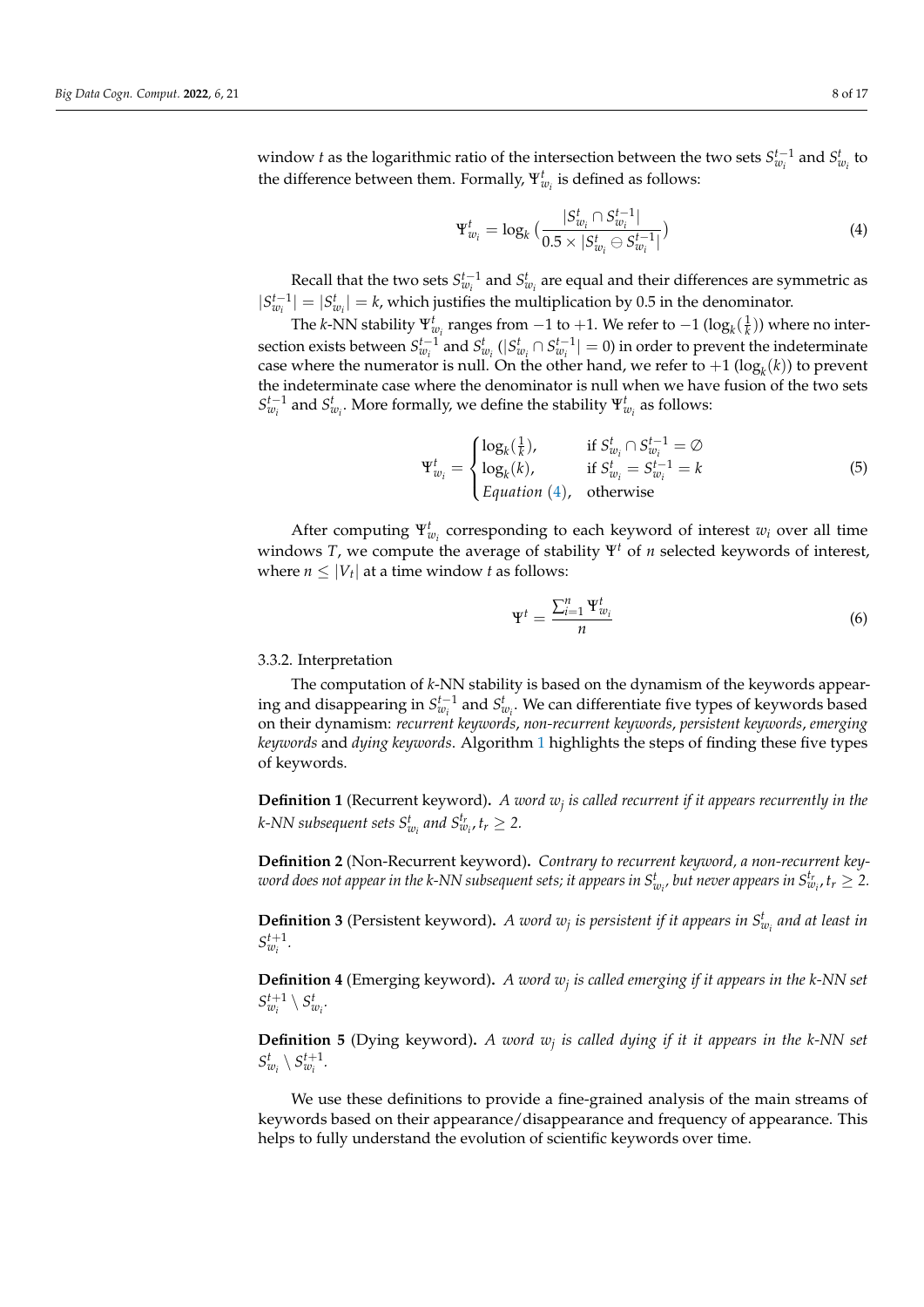<span id="page-8-1"></span>**Input :** set of *k*-NN of a keyword *w<sup>i</sup>* , time windows *t* and *t<sup>r</sup>* , number of nearest neighbors *k*, number of keywords of interest *n* **Output :**the *k*-NN stability *Psi*, the class of keyword's dynamism *Cw<sup>i</sup>* {recurrent; non-recurrent; persistent; emerging; dying} **<sup>1</sup> for** *i* ← 1 **to** *T* **do**  $\mathbf{2} \quad | \quad \mathbf{Y}_{w_i}^t \leftarrow 0;$ **3**  $\qquad \Psi^t \leftarrow 0;$ **4 for**  $j \leftarrow 1$  **to** *n* **do 5**  $\begin{bmatrix} \mathbf{i} \mathbf{f} \ (S_{w_j}^t \cap S_{w_j}^{trS} = \varnothing \ \mathcal{E} \ tr = t-1 \end{bmatrix}$  then  $\mathbf{p} \parallel \mathbf{p} \parallel \mathbf{w}_y^t \leftarrow \log_k(\frac{1}{k});$ **7 end 8**  $\qquad \qquad$  **else if**  $(S_{w_j}^t \cap S_{w_j}^{t-1} = \emptyset \& tr = t-1)$  then  $\mathsf{P} \left[\begin{array}{c} \mathsf{P}^t_{w_j} \leftarrow \log_k(\frac{1}{k}); \end{array}\right]$ **10 end 11 else**  $\mathbf{Y}_{w_j}^t \leftarrow \log_k \big( \frac{|S_{w_j}^t \cap S_{w_j}^{t-1}|}{0.5 \times |S_{w_i}^t \cap S_{w_j}^{t-1}|} \big)$  $\frac{w_j-w_j}{0.5\times|S^t_{w_j}\ominus S^{t-1}_{w_j}|}),$ **<sup>13</sup> end <sup>14</sup> end**  $\mathbf{Y}^t \leftarrow \frac{\sum_{i=1}^n \mathbf{Y}_{w_i}^t}{n}$ **16**  $\left| \quad \textbf{if} \ (w_i \in S_{w_i}^t \ \mathcal{E} \ w_i \in S_{w_i}^t \ \mathcal{E} \ tr \geq 2 \text{)} \ \textbf{then} \right|$  $\begin{array}{c|c} \n\text{I7} & \n\end{array}$   $\begin{array}{c} \n\end{array}$   $\begin{array}{c} \n\text{C}_{w_i} \leftarrow \text{``recurrent''}; \n\end{array}$ **<sup>18</sup> end 19 if**  $(w_i \in S_{w_i}^t \& w_i \notin S_{w_i}^{tr} \& tr \geq 2)$  then  $\begin{array}{ccc} \textsf{20} & \quad \mid & \quad \textsf{C}_{w_i} \leftarrow \textsf{``non-recurrent''} \, ; \end{array}$ **<sup>21</sup> end**  $22$  **if**  $(w_i \in S_{w_i}^t \& w_i \in S_{w_i}^t \& tr \geq 1)$  then  $23$  |  $C_{w_i} \leftarrow "persistent"$ ; **<sup>24</sup> end 25 if**  $(w_i \in S_{w_i}^{tr} \setminus S_{w_i}^t \& tr = t+1)$  then  $26$   $\vert$   $C_{w_i} \leftarrow$  "emerging"; **<sup>27</sup> end 28 if**  $(S_{w_i}^t \setminus S_{w_i}^{t+1} \& tr = t+1)$  then  $29$   $\begin{array}{|c|c|c|c|c|c|} \hline \end{array}$   $C_{w_i}$   $\leftarrow$  "dying"; **<sup>30</sup> end <sup>31</sup> end**

**Algorithm 1:** Finding the types of keywords based on their dynamism.

## <span id="page-8-0"></span>**4. Experiments**

To track the dynamics of the scientific literature in the area of Machine Learning, we evaluate *Vec2Dynamics* on a time-stamped text corpora extracted from NIPS (Neural Information Processing Systems)—recently abbreviated as NeurIPS—conference proceedings. The NIPS conference has been chosen because it is a long standing venue in the area of machine learning with more than 30 editions. This is important for the work proposed in this paper that requires history in publications to perform the computational history of science. NIPS is ranked top 2 conference in the area of machine learning and artificial intelligence, according to *Guide2Research* rankings [\(https://www.guide2research.](https://www.guide2research.com/topconf/machine-learning) [com/topconf/machine-learning,](https://www.guide2research.com/topconf/machine-learning) accessed on accessed on 2 February 2021). It comes after *IEEE/CVF Conference on Computer Vision and Pattern Recognition (CVPR)*, which is more specialised in computer vision applications. NIPS is then a more generic venue and covers a wide range of machine learning topics including computer vision. It can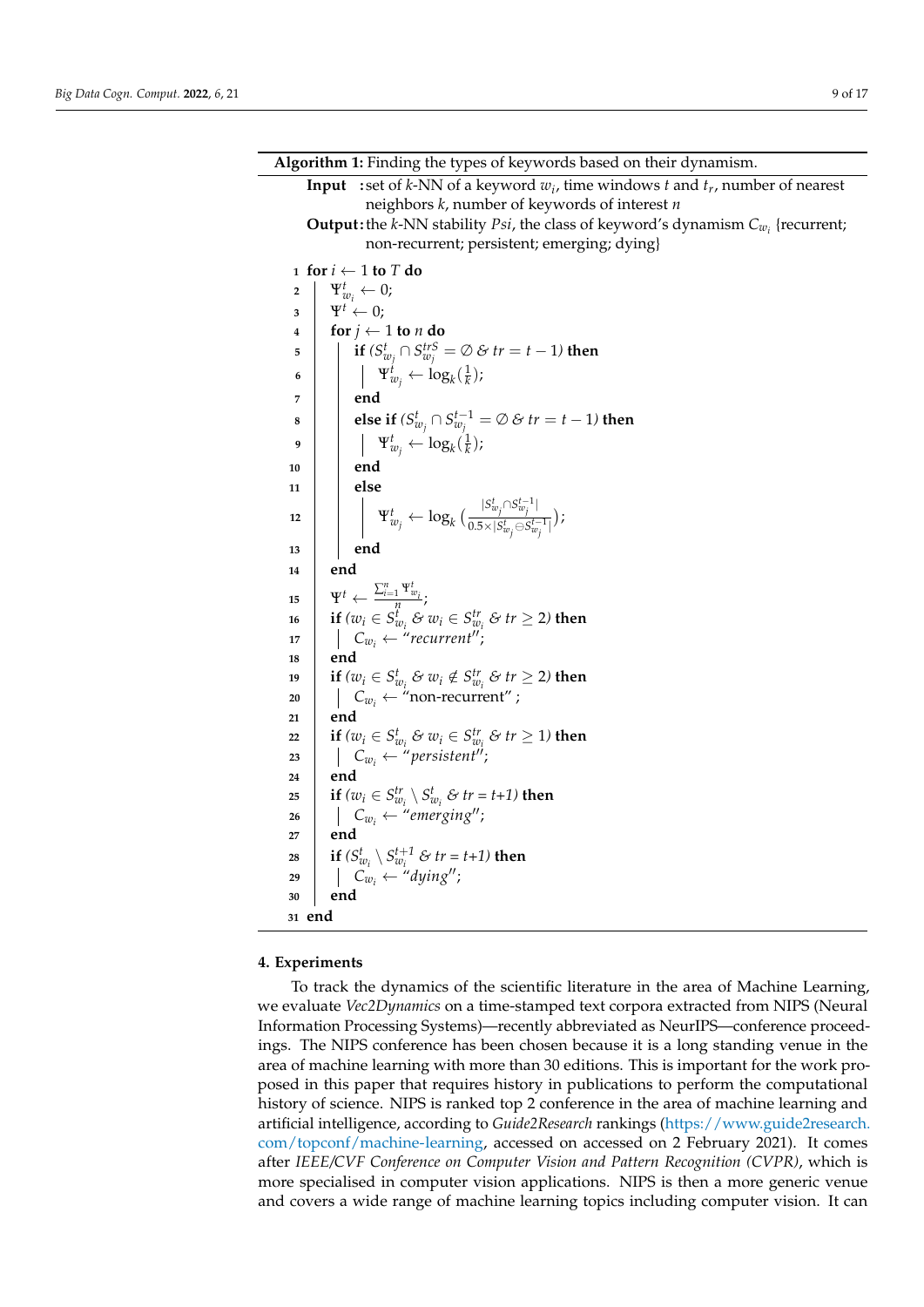be then considered the top 1 conference in generic machine learning conferences like the *International Conference on Machine Learning (ICML)*, *International Conference on Learning Representations (ICLR)* and *European Conference on Machine Learning and Knowledge Discovery in Databases (ECMLPKDD)* that are ranked top 6, top 17 and top 104, respectively. Finally, aligning with its reputation, the NIPS dataset is made publicly available on Kaggle [\(https://www.kaggle.com/benhamner/nips-papers/data,](https://www.kaggle.com/benhamner/nips-papers/data) accessed on 20 October 2017), where the papers database is easily manageable, with the papers' features, such as the title, the abstract and the paper text, which is time-stamped. The availability of this database makes from the task of data collection an efficient task.

We demonstrate that our approach delves into the content of research papers and provides a deep descriptive analysis of the literature of Machine Learning over 30 years by following a temporal embedding and analysing the resulting dynamic *k*-NN keywords over time.

#### <span id="page-9-1"></span>*4.1. NIPS Dataset*

The dataset used in this analysis represents 30 years of NIPS conference papers published between 1987 and 2016, with a total of 6562 papers. The dataset is available on Kaggle [\(https://www.kaggle.com/benhamner/nips-2015-papers/data,](https://www.kaggle.com/benhamner/nips-2015-papers/data) accessed on 20 October 2017) and stores information about papers, authors and the relation (papers-authors). The papers database—that defines six features for each paper: the *id*, the *title*, *the event type*, i.e., poster, oral or spotlight presentation, the *PDF name*, the *abstract* and the *paper text*—is used.

The dataset was first preprocessed following the steps described in Section [3.1.](#page-4-2) Then, in order to study the dynamics of the scientific literature of Machine Learning by tracking the *k*-NN of keywords/topics over time, we splited the NIPS publications between 1987 and 2016 into ten 3-year time windows. The length of the time window relies on the study conducted by Anderson et al. [\[4\]](#page-14-3) on the evolution of the scientific topics. Their results showed that the interval of three years was successful to track the flow of scientific corpora. The statistics of the dataset are given in Table [1.](#page-9-0) This step of dataset splitting into sub-datasets may justify that there are no potential validation threats because for every sub-dataset the approach has been applied independently from the other sub-datasets, which may be considered as a new dataset.

| Time Window       | <b>Papers</b> | Words     | Vocabulary |  |  |
|-------------------|---------------|-----------|------------|--|--|
| From 1987 to 1989 | 288           | 16,273    | 9147       |  |  |
| From 1990 to 1992 | 417           | 465,169   | 169,728    |  |  |
| From 1993 to 1995 | 453           | 914,871   | 166,954    |  |  |
| From 1996 to 1998 | 456           | 1,387,070 | 173,341    |  |  |
| From 1999 to 2001 | 499           | 1,943,821 | 197,845    |  |  |
| From 2002 to 2004 | 615           | 2,716,271 | 264,241    |  |  |
| From 2005 to 2007 | 631           | 3,595,398 | 292,681    |  |  |
| From 2008 to 2010 | 807           | 4,847,535 | 379,086    |  |  |
| From 2011 to 2013 | 1037          | 6,501,435 | 480,440    |  |  |
| From 2014 to 2016 | 1386          | 8,732,443 | 610,383    |  |  |

<span id="page-9-0"></span>**Table 1.** Statistics of NIPS dataset.

Table [1](#page-9-0) shows an increase in the number of papers per 3-years in the period 1987–2016. The average 3-annual growth rate of publications is around 20%, exceeding 33% in the time window 2014–2016. The findings revealed that there are a potential or possible emerging research keywords/topics within the new evolving papers. This could be justified by the constant growth rate of unique words that reaches 29.52% in the timespan 2008–2010, with an average rate of 17.98% overall, excluding the first time window 1987–1989 where the vocabulary size was very small and may bias the result.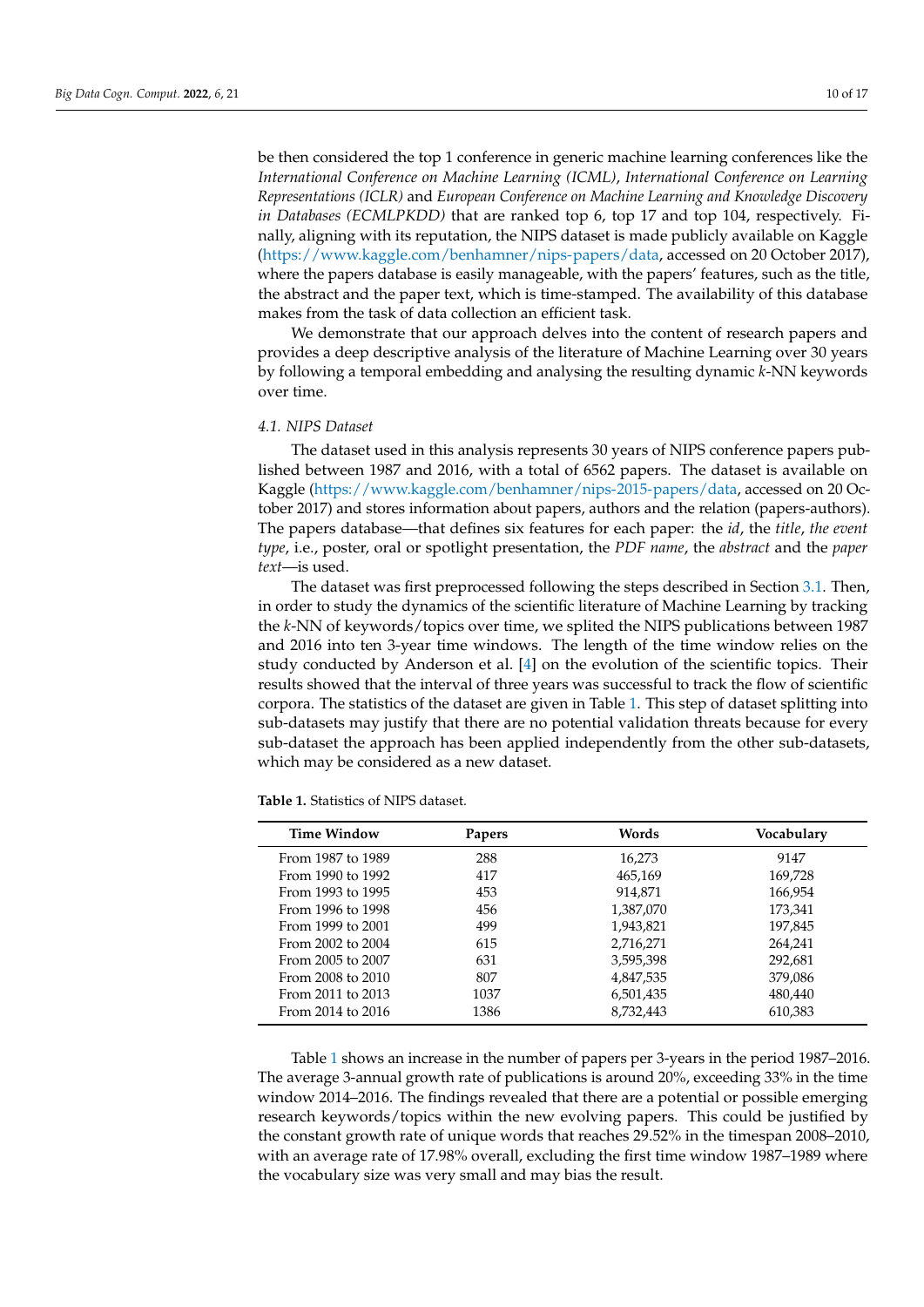#### *4.2. Results and Discussion*

We evaluate *Vec2Dynamics* on tracking the dynamics of Machine Learning literature. To do so, we study the impact of the use of temporal word embeddings on tracing the evolution of the main streams of Machine Learning keywords. To this end, NIPS publication—published between 1987 and 2016—have been used.

For each time window *t*, we generated a corpus *P<sup>t</sup>* of all publications published during this time period. Then, after preprocessing as described in Section [4.1,](#page-9-1) we trained the skip-gram model of word2vec at every *t* with the hyperparameters vector dimensionality  $N = 200$  and context window  $= 6$ . The choice of these hyperparameters is supported by our previous findings [\[37\]](#page-16-1) that concluded after investigation that these hyperparameters are optimal for NIPS corpora.

After each training at time window *t*, we computed the similarities of *keywords of interest* following Equation [\(1\)](#page-5-1). The keywords of interest correspond to the top 100 bigrams extracted from the titles of the publications [\[15\]](#page-15-6). From these 100 bigrams, we kept only the bigrams that appeared in the highest two levels of the *Computer Science Ontology (CSO)* [\(http://skm.kmi.open.ac.uk/cso/,](http://skm.kmi.open.ac.uk/cso/) accessed on 5 September 2019) [\[38\]](#page-16-2). These two levels correspond to the upper level of the taxonomy that represent the general terms and categories in Computer Science. This is justified by our aim to keep the keywords as generic as possible reflecting the topics rather than the fine-grained sub-topics and detailed techniques that the ontology illustrates. This restricted our keywords of interest to only 20 bigrams. The choice of the knowledge-based resource (CS ontology) to evaluate the output of word embeddings has been inspired by the work performed by [\[20\]](#page-15-12) that enhanced word2vec with geological ontology for knowledge discovery in the area of geoscience and minerals.

At every time window *t* and for each keyword of interest  $w_i^* \in V_t$ , we selected the *k*-NN based on cosine similarity. In this study, *k* is set to 10. This choice is motivated by the study performed by Hall et al., on the history trends in *computational linguistics*. Their investigation showed that the set of 10 words was successful to represent each topic.

To select the 10-NN, we followed two steps: first, we took the top 300 similar keywords returned by cosine similarity, and then we filtered out from these 300 keywords the ones that belong to the first or the second level of the CSO aiming to keep the keywords as generic as possible reflecting the topics rather than the fine-grained sub-topics. This aim justifies the choice of 300 neighboring keywords at the beginning. Indeed, this value was chosen experimentally; we took different *k* values in the interval {50, 100, 200, 300}. Among these values, only 300 guaranteed the existence of at least 10 nearest neighbors keywords belonging to CSO. Recall that the choice of *k* values was limited by the satisfaction of a similarity threshold to fulfill in order to keep the keywords as close as possible. The choice of this threshold, which is 0.37, was based on the work done by Orkphol and Yung [\[39\]](#page-16-3) on cosine similarity threshold with word2vec.

After defining the *k*-NN of each keyword of interest  $w_i^*$  at every time window *t*, we computed its *k*-NN stability that corresponds to the logarithmic ratio of (a) the intersection between the two sets of 10-NN of  $w_i^*$  over two subsequent time windows to (b) the symmetric difference between them as given per Equation [\(4\)](#page-7-0). Therefore, the *k*-NN stability of  $w_i^*$  at a time window *t* corresponds to the output of Equation [\(4\)](#page-7-0) with the two sets of *k*-NN of  $w_i^*$  at *t* and *t* − 1 as inputs. For instance, the *k*-NN stability of  $w_i^*$  at the time window 2002–2004 describes how the  $k$ -NN of  $w_i^*$  changed between the time window 1999–2001 and the time window 2002–2004.

Table [2](#page-11-0) shows the *k*-NN stability of the top 20 bigrams studied in this paper, as well as the average stability per time window as defined in Equation [\(6\)](#page-7-1). The table does not show the results related to the first two time windows 1987–1989 and 1990–1992 because (i) the first window does not contain the studied keywords of interest, given that the vocabulary size is too small which justifies the difficulty to build bigrams; (ii) the second window refers to the window  $t-1$  that is used to measure the stability at the time window 1993–1995. The overall results reveal that the *k*-NN stability was mostly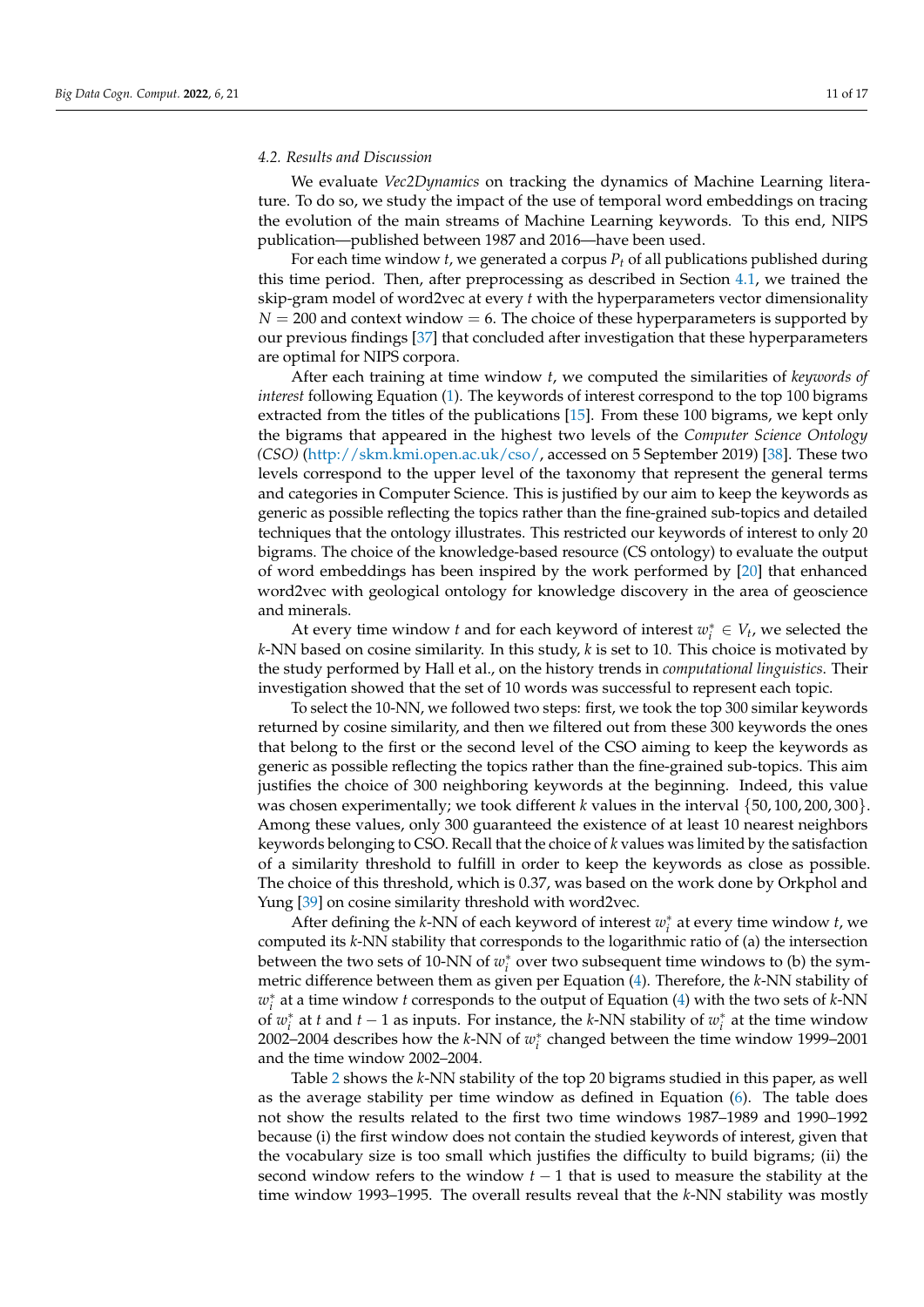negative. For instance, the average stability ranges from −0.24 to −0.531 (which is not surprisingly) tracing the amount of disruption in the field of Machine Learning. The lowest stability was detected in the time period 1996–1998. This suggests that the field may have been more innovative and receptive of new topics/keywords at the time. This is indeed supported by the timeline of Machine Learning [\(https://en.wikipedia.org/wiki/Timeline\\_](https://en.wikipedia.org/wiki/Timeline_of_machine_learning) [of\\_machine\\_learning,](https://en.wikipedia.org/wiki/Timeline_of_machine_learning) accessed on 20 September 2019) [\[40\]](#page-16-4) that shows an interesting amount of achievements and discoveries in the field during the period of 1995 till 1998 such as the discovery of *Random Forest Algorithm* [\[41\]](#page-16-5), *Support Vector Machine* [\[42\]](#page-16-6), *LSTM (Long-Short-Term Memory)* [\[43\]](#page-16-7) and the achievement of *IBM Deep Blue* in the world champion at chess [\[44\]](#page-16-8). However, the highest stability was shown in the time window 2014–2016. At that time, it seemed that the field has reached a certain maturity which makes the *k*-NN stability high. To see if this was in fact the case, we analysed the *k*-NN of all keywords of interest at this time period. Interestingly, we found that 70% of keywords share one of the following nearest neighbors keywords {*"neural\_network"*, *"deep\_learning"*, *"big\_data"* }. The shift toward *big data analytics* and *deep learning* is well known in the field in the last years of the analysis. For instance, all discoveries in this period are founded on *deep neural networks* and applied to *big data* such as *Google Brain* (2012) [\[45\]](#page-16-9), *AlexNet* (2012) [\[46\]](#page-16-10), *DeepFace* (2014) [\[47\]](#page-16-11), *ResNet* (2015) [\[48\]](#page-16-12) and *U-Net* (2015) [\[49\]](#page-16-13).

<span id="page-11-0"></span>**Table 2.** *k*-NN stability of top 20 bigrams, n/a means that the keyword does not exist either in this time window or in the previous time window.

| Keywords                 | $93 - 95$ | $96 - 98$ | 99-01    | $02 - 04$ | $05 - 07$ | $08 - 10$ | $11 - 13$ | $14 - 16$ |
|--------------------------|-----------|-----------|----------|-----------|-----------|-----------|-----------|-----------|
| machine_learning         | n/a       | $-0.6$    | $-0.95$  | $-0.6$    | $-0.6$    | $\Omega$  | 0.176     | $\Omega$  |
| neural network           | $-0.6$    | $-0.6$    | $-0.18$  | $-0.95$   | $\Omega$  | $-0.368$  | $-0.18$   | $\Omega$  |
| supervised_learning      | $-0.95$   | $-1$      | $-1$     | $-0.368$  | $-0.368$  | $-0.368$  | $-0.368$  | $-0.18$   |
| unsupervised_learning    | $-0.18$   | $-0.6$    | $\Omega$ | $-0.95$   | $-0.6$    | $-0.368$  | $-0.368$  | $-0.6$    |
| reinforcement_learning   | $-1$      | $\Omega$  | $-0.368$ | $-0.368$  | $-0.18$   | $-0.368$  | $\Omega$  | $\Omega$  |
| time_series              | $-0.48$   | $-0.95$   | $-0.95$  | $-1$      | $-1$      | $-1$      | $-1$      | $-0.95$   |
| artificial_intelligence  | n/a       | n/a       | n/a      | n/a       | $-0.3$    | $\Omega$  | n/a       | $-0.368$  |
| gaussian_process         | n/a       | n/a       | $\Omega$ | $\Omega$  | $\Omega$  | $-0.18$   | $-0.368$  | 0.176     |
| semi supervised          | n/a       | n/a       | n/a      | n/a       | $-0.18$   | $-0.6$    | $-0.6$    | $-0.6$    |
| active_learning          | n/a       | n/a       | n/a      | $-0.18$   | $-1$      | $-1$      | $-1$      | $-1$      |
| decision trees           | n/a       | $-0.6$    | $-0.6$   | $-0.545$  | $-0.95$   | $-0.368$  | $-0.95$   | 0.176     |
| dimensionality_reduction | n/a       | n/a       | $-1$     | $-0.18$   | $-0.368$  | $-0.368$  | $-0.95$   | $-0.6$    |
| dynamic_programming      | $-0.95$   | $\Omega$  | 0.176    | $-0.368$  | $\Omega$  | $-0.6$    | $-0.6$    | $\Omega$  |
| gradient_descent         | 0.176     | $-0.18$   | $-0.368$ | $\Omega$  | $-0.368$  | $-0.18$   | 0.602     | 0.176     |
| hidden_markov            | $\Omega$  | $-0.6$    | $-0.6$   | $-0.18$   | $-0.18$   | $-0.95$   | $-0.368$  | $-0.368$  |
| mutual information       | $-0.95$   | $-0.397$  | $-1$     | $-0.6$    | $-1$      | $-0.368$  | n/a       | $-0.552$  |
| nearest_neighbor         | $-0.18$   | $-0.18$   | $-0.18$  | $-0.18$   | $-0.18$   | $-0.368$  | $-0.18$   | $\Omega$  |
| pattern_recognition      | $-0.18$   | $-0.95$   | $-0.368$ | $-0.18$   | n/a       | n/a       | $-0.6$    | n/a       |
| monte carlo              | $-0.6$    | $-0.6$    | $-0.18$  | $-0.18$   | 0.176     | $\Omega$  | $-0.18$   | $\Omega$  |
| graphical_model          | n/a       | n/a       | n/a      | 0.176     | $-0.18$   | $-0.368$  | $-0.18$   | $\theta$  |
| Average                  | $-0.491$  | $-0.531$  | $-0.474$ | $-0.392$  | $-0.38$   | $-0.41$   | $-0.395$  | $-0.24$   |

For better interpretation of the rise and decline of *k*-NN stability over time, Figure [3](#page-12-0) illustrates the average of *k*-NN stability over eight time windows. The sharp increase in stability is readily apparent in the last time window as discussed above. On the other hand, we can see the decrease in stability in the period 1996–1998 and then in the period 2008–2010. The former is interpreted previously. However, the later refers to a time window that represented an important time frame for *ImageNet* [\[50\]](#page-16-14) that was the catalyst for the AI boom of the 21st century. This may justify the decline in stability at that time.

Regarding the time period from 1999 until 2007, Figure [3](#page-12-0) shows a steady *k*-NN stability. This suggests that the field was stable at that time; it was broadly exploring and applying what has been discovered in the disrupted period 1993–1995. This suggestion is confirmed by Machine Learning timeline that does not report any topics or discoveries having been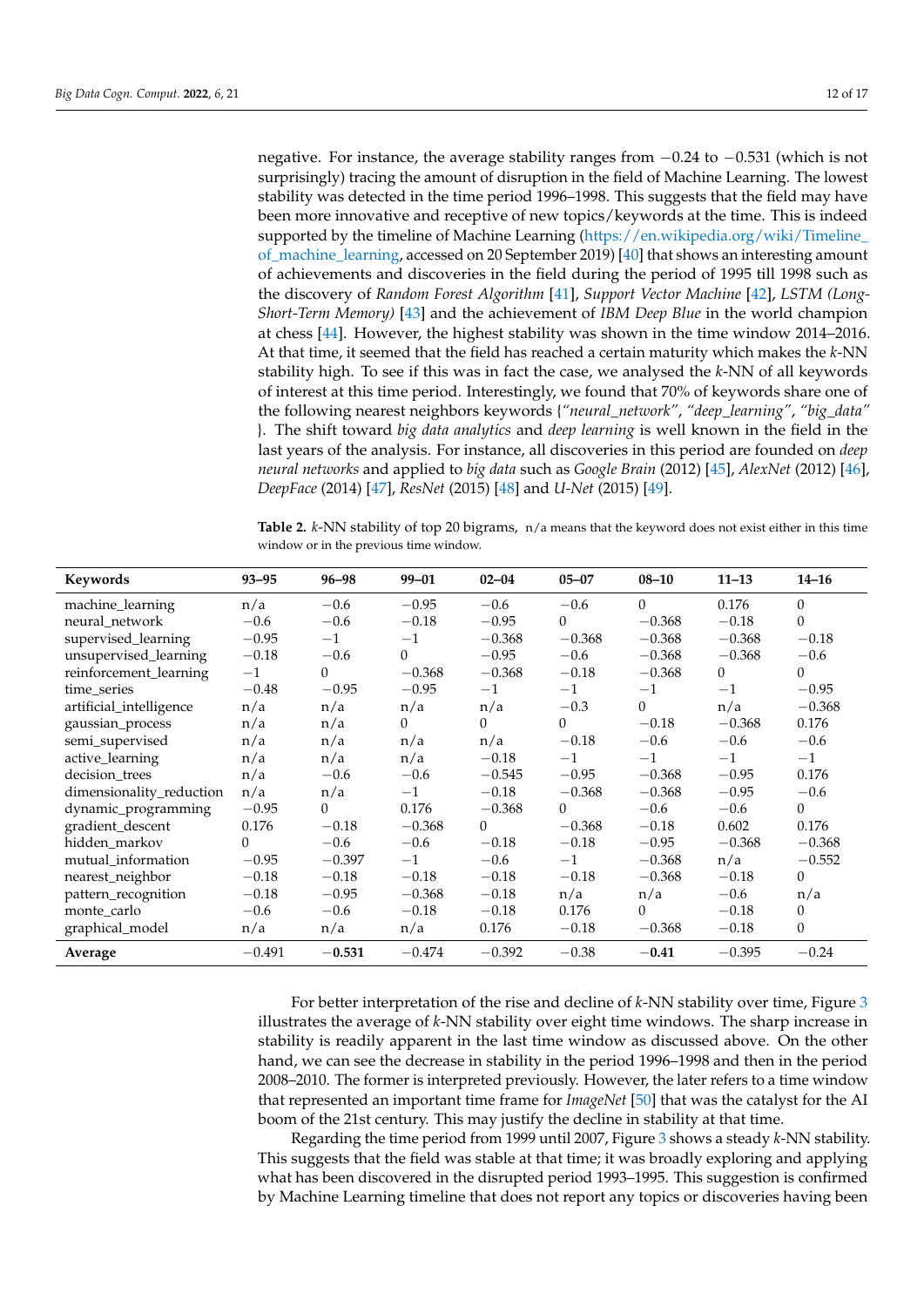<span id="page-12-0"></span>

prominent at that time except the release of *Torch* [\[51\]](#page-16-15) which is actually a software library for Machine Learning; it is indeed a tool and does not have anything to do with new topics.

For overall results on NIPS publications, *Vec2Dynamics* shows promising findings in tracking the dynamics of Machine Learning literature. As a proof of evidence, *Vec2Dynamics*, applied to the keyword of interest *"machine\_learning"*, detects interesting patterns as shown in Figure [4.](#page-13-1) Each figure (Figure [4a](#page-13-1)–g) depicts the Venn diagram of two subsequent sets of *k*-NN keywords of the keyword *"machine\_learning"*. As these figures show, *"machine\_learning"* seems to have been stabilised significantly over time. For instance, the overlap of the two sets *S*<sup>t−1</sup><sub>*machine\_learning* and *S*<sup>t</sup><sub>*machine\_learning* has increased gradually to pass from only one</sub></sub> keyword between the sets of the time periods 1996–1998 and 1999–2001 (Figure [4b](#page-13-1)) to six keywords between the sets of the time periods 2008–2010 and 2011–2013 (Figure [4f](#page-13-1)).

In addition, the fine-grained analysis of the main streams of keywords reveals the different types of keywords based on their appearance/disappearance and their frequency of appearance in the subsequent sets of *k*-NN. For instance, in the case of *"machine\_learning"*, the keywords *"computer\_vision"*, *"bioninformatics"*, *"robotics"* and *"economics"* for example are *recurrent* as they appeared recurrently in more than four windows. However, the keyword *"html"* is *non-recurrent* because it appeared only in two windows and then disappeared. On the other hand, *"nlp"* is considered an *emerging* keyword in the time window 2002–2004 due to its first appearance. This is insightful because the field of *natural language processing* has seen a significant progress after the vast quantities of text flooding the World Wide Web in the late 1990s, notably by information extraction and automatic summarising [\[52\]](#page-16-16). However, the keyword *"mathematics"* is considered a *dying* keyword as it completely disappeared after the time period 1996–1998. This could be justified by the fact that early Machine Learning approaches and algorithms were developed based on mathematical foundations such as *Bayes' theorem*, *Markov chains*, *Least Squares*, *etc*; that is why early Machine Learning researchers have extensively investigated mathematics in their literature comparing to the present ones that focus more on the applications.

**Figure 3.** *k*-NN average stability over time.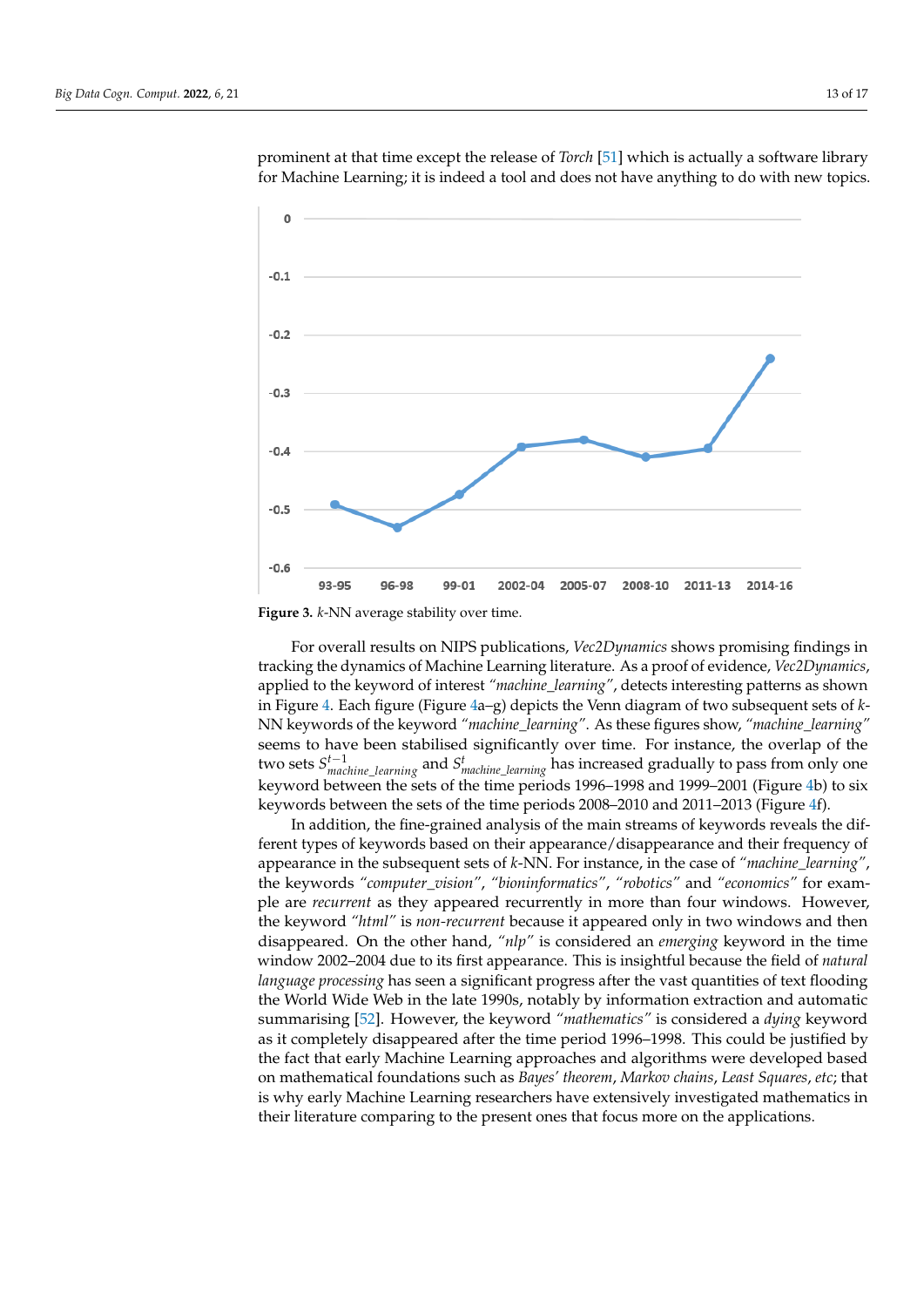<span id="page-13-1"></span>

**Figure 4.** Venn Diagrams of "machine\_learning" in the time frame 1996–2016.

Overall, *Vec2Dynamics* shows a great potential to track and explore the dynamics of Machine Learning keywords/topics over time. Both numerical and visual analyses show the effectiveness of our approach to trace the history of Machine Learning literature exactly as Machine Learning timeline does.

## <span id="page-13-0"></span>**5. Conclusions and Future Work**

In this study, we have proposed *Vec2Dynamics*, a new approach to analyse and explore the scientific literature. To this end, *Vec2Dynamics* followed an innovative way by leveraging word embedding techniques, namely word2vec, to delve into the paper content and track the dynamics of *k*-nearest neighbors keywords of a keyword of interest. To do so, our approach trained temporal embeddings over ten 3-year time windows. Then, after each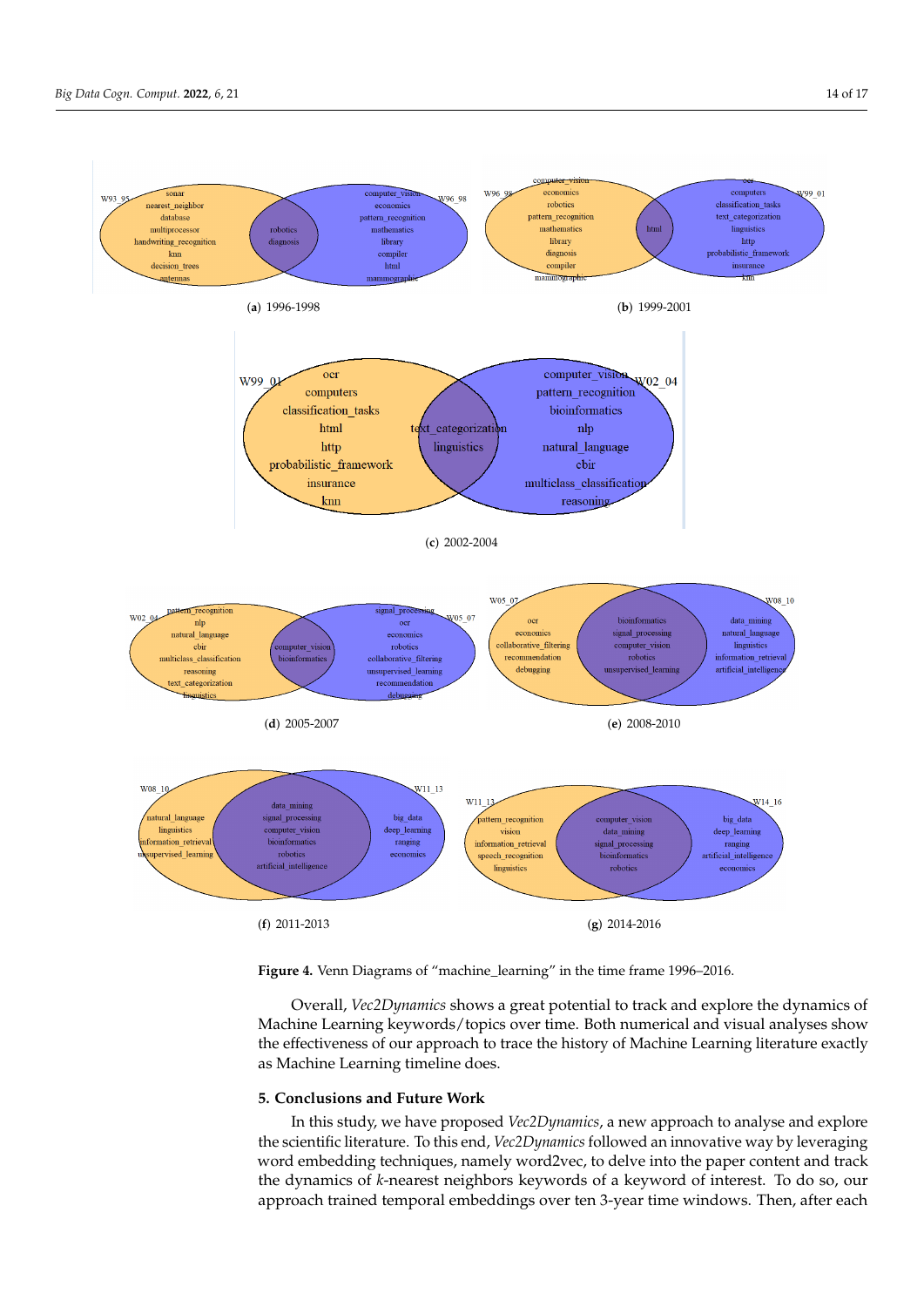training, it computed the similarities of keywords of interest and accordingly it defined the *k*-NN keywords of each keyword of interest. Afterward, it computed the stability of *k*-NN over every two subsequent time windows.

By applying the approach in the research area of Machine Learning, we have found numerical and visual evidence of computing the stability of *k*-NN keywords over time on tracking the dynamics in science. A research area with growing *k*-NN stability is likely to subsequently gain maturity, while the contrary is also true; it refers to an emerging area with new topics becoming more prominent.

As future direction, we plan to apply our approach on different disciplines such as *physics*, *biology* and *medicine*. Then, we plan to explore different clustering techniques, namely *Chameleon* [\[53\]](#page-16-17), for tracking the dynamism of keywords between different clusters over time in the scientific corpora.

**Author Contributions:** Conceptualization, A.D. and M.M.G.; methodology, A.D. and M.M.G.; software, A.D.; validation, A.D.; resources, A.D.; data curation, A.D.; writing—original draft preparation, A.D.; writing—review and editing, M.M.G.; visualization, A.D.; supervision, M.M.G., R.M.A.A. and J.B. All authors have read and agreed to the published version of the manuscript.

**Funding:** This research received no external funding.

**Institutional Review Board Statement:** Not applicable.

**Informed Consent Statement:** Not applicable.

**Data Availability Statement:** The dataset used in this study is publicly available on Kaggle at [https://www.kaggle.com/benhamner/nips-2015-papers/data,](https://www.kaggle.com/benhamner/nips-2015-papers/data) accessed on 20 October 2017.

**Conflicts of Interest:** The authors declare no conflict of interest.

## **Abbreviations**

The following abbreviations are used in this manuscript:

- ACL Association for Computational Linguistics
- CLR Computational Literature Review
- CS Computer Science
- CSO Computer Science Ontology
- DCA Document-Citation Analysis
- FoS Field of Study
- IS Information Science
- *k*-NN *k* Nearest Neighbors
- LDA Latent Dirichlet Allocation
- LSTM Long-Short-Term Memory
- MAG Microsoft Academic Graph
- ML Machine Learning
- NIPS Neural Information Processing Systems
- SE software engineering
- TAM Technology Acceptance Model

#### **References**

- <span id="page-14-0"></span>1. Xia, F.; Wang, W.; Bekele, T.M.; Liu, H. Big Scholarly Data: A Survey. *IEEE Trans. Big Data* **2017**, *3*, 18–35. [\[CrossRef\]](http://doi.org/10.1109/TBDATA.2016.2641460)
- <span id="page-14-1"></span>2. Yu, Z.; Menzies, T. FAST2: An intelligent assistant for finding relevant papers. *Expert Syst. Appl.* **2019**, *120*, 57–71. [\[CrossRef\]](http://dx.doi.org/10.1016/j.eswa.2018.11.021)
- <span id="page-14-2"></span>3. An, Y.; Han, M.; Park, Y. Identifying dynamic knowledge flow patterns of business method patents with a hidden Markov model. *Scientometrics* **2017**, *113*, 783–802. [\[CrossRef\]](http://dx.doi.org/10.1007/s11192-017-2514-8)
- <span id="page-14-3"></span>4. Anderson, A.; McFarland, D.; Jurafsky, D. Towards a Computational History of the ACL: 1980–2008. In Proceedings of the ACL-2012 Special Workshop on Rediscovering 50 Years of Discoveries, Jeju Island, Korea, 10 July 2012; pp. 13–21.
- <span id="page-14-5"></span>5. Effendy, S.; Yap, R.H. Analysing Trends in Computer Science Research: A Preliminary Study Using The Microsoft Academic Graph. In Proceedings of the 26th International Conference on World Wide Web Companion, Perth, Australia, 3–7 April 2017; pp. 1245–1250.
- <span id="page-14-4"></span>6. Hall, D.; Jurafsky, D.; Manning, C.D. Studying the History of Ideas Using Topic Models. In Proceedings of the Conference on Empirical Methods in Natural Language Processing, EMNLP '08, Honolulu, HI, USA, 25–27 October 2008; pp. 363–371.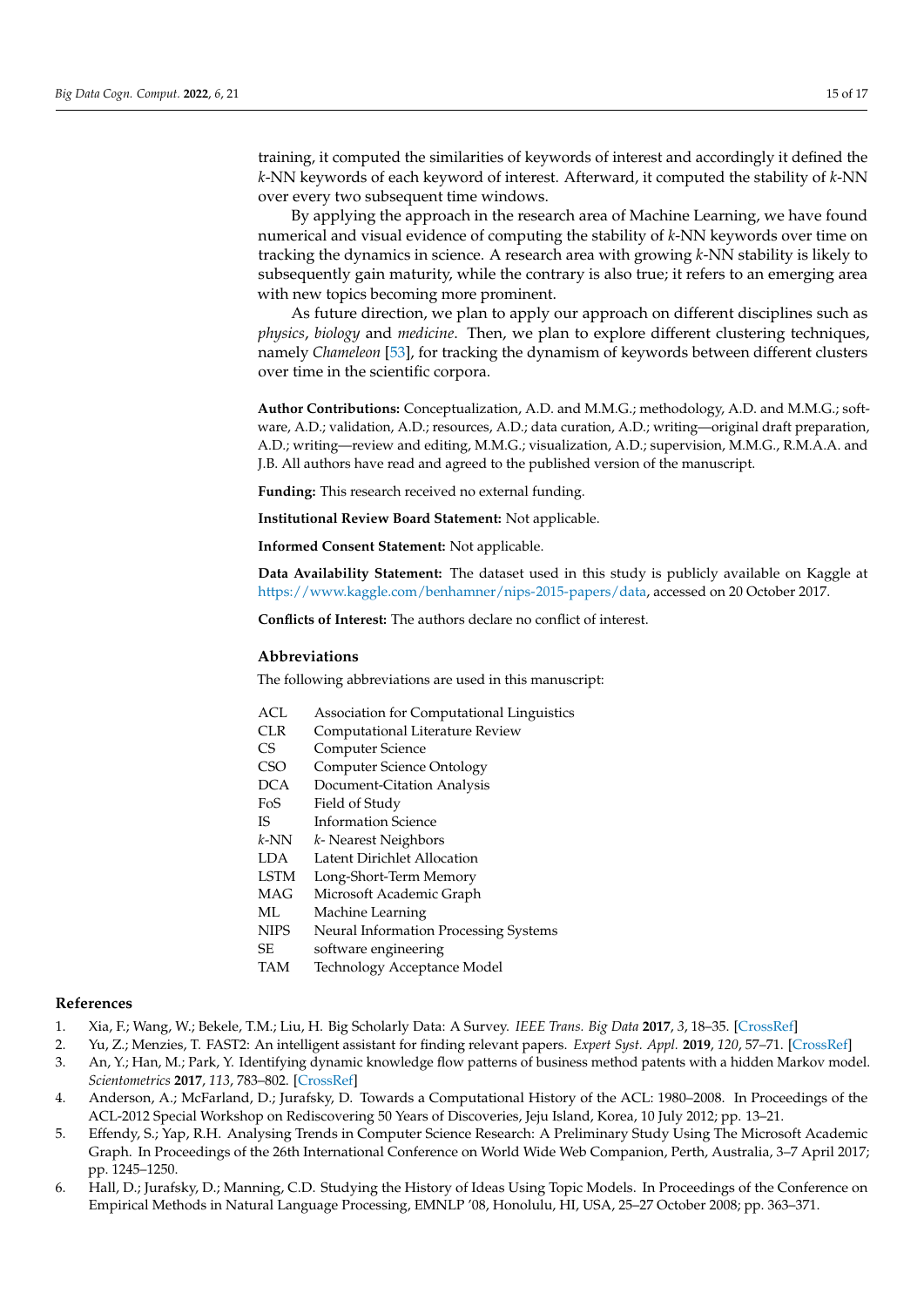- <span id="page-15-4"></span>7. Hoonlor, A.; Szymanski, B.K.; Zaki, M.J. Trends in Computer Science Research. *Commun. ACM* **2013**, *56*, 74–83. [\[CrossRef\]](http://dx.doi.org/10.1145/2500892)
- <span id="page-15-5"></span>8. Hou, J.; Yang, X.; Chen, C. Emerging trends and new developments in information science: A document co-citation analysis (2009–2016). *Scientometrics* **2018**, *115*, 869–892. [\[CrossRef\]](http://dx.doi.org/10.1007/s11192-018-2695-9)
- <span id="page-15-2"></span>9. Mortenson, M.J.; Vidgen, R. A Computational Literature Review of the Technology Acceptance Model. *Int. J. Inf. Manag.* **2016**, *36*, 1248–1259. [\[CrossRef\]](http://dx.doi.org/10.1016/j.ijinfomgt.2016.07.007)
- <span id="page-15-7"></span>10. Rossetto, D.E.; Bernardes, R.C.; Borini, F.M.; Gattaz, C.C. Structure and evolution of innovation research in the last 60 years: review and future trends in the field of business through the citations and co-citations analysis. *Scientometrics* **2018**, *115*, 1329–1363. [\[CrossRef\]](http://dx.doi.org/10.1007/s11192-018-2709-7)
- 11. Santa Soriano, A.; Lorenzo Álvarez, C.; Torres Valdés, R.M. Bibliometric analysis to identify an emerging research area: Public Relations Intelligence. *Scientometrics* **2018**, *115*, 1591–1614. [\[CrossRef\]](http://dx.doi.org/10.1007/s11192-018-2651-8)
- <span id="page-15-0"></span>12. Zhang, C.; Guan, J. How to identify metaknowledge trends and features in a certain research field? Evidences from innovation and entrepreneurial ecosystem. *Scientometrics* **2017**, *113*, 1177–1197. [\[CrossRef\]](http://dx.doi.org/10.1007/s11192-017-2503-y)
- <span id="page-15-1"></span>13. Taskin, Z.; Al, U. A content-based citation analysis study based on text categorization. *Scientometrics* **2018**, *114*, 335–357. [\[CrossRef\]](http://dx.doi.org/10.1007/s11192-017-2560-2)
- <span id="page-15-3"></span>14. Ruas, T.; Grosky, W.; Aizawa, A. Multi-sense embeddings through a word sense disambiguation process. *Expert Syst. Appl.* **2019**, *136*, 288–303. [\[CrossRef\]](http://dx.doi.org/10.1016/j.eswa.2019.06.026)
- <span id="page-15-6"></span>15. Dridi, A.; Gaber, M.M.; Azad, R.M.A.; Bhogal, J. Leap2Trend: A Temporal Word Embedding Approach for Instant Detection of Emerging Scientific Trends. *IEEE Access* **2019**, *7*, 176414–176428. [\[CrossRef\]](http://dx.doi.org/10.1109/ACCESS.2019.2957440)
- <span id="page-15-8"></span>16. Weismayer, C.; Pezenka, I. Identifying emerging research fields: A longitudinal latent semantic keyword analysis. *Scientometrics* **2017**, *113*, 1757–1785. [\[CrossRef\]](http://dx.doi.org/10.1007/s11192-017-2555-z)
- <span id="page-15-9"></span>17. Picasso, A.; Merello, S.; Ma, Y.; Oneto, L.; Cambria, E. Technical analysis and sentiment embeddings for market trend prediction. *Expert Syst. Appl.* **2019**, *135*, 60–70. [\[CrossRef\]](http://dx.doi.org/10.1016/j.eswa.2019.06.014)
- <span id="page-15-10"></span>18. Boyack, K.W.; Smith, C.; Klavans, R. Toward predicting research proposal success. *Scientometrics* **2018**, *114*, 449–461. [\[CrossRef\]](http://dx.doi.org/10.1007/s11192-017-2609-2)
- <span id="page-15-11"></span>19. Liu, Y.; Huang, Z.; Yan, Y.; Chen, Y. Science Navigation Map: An Interactive Data Mining Tool for Literature Analysis. In Proceedings of the 24th International Conference on World Wide Web, WWW '15 Companion, Florence, Italy, 18–22 May 2015; pp. 591–596.
- <span id="page-15-12"></span>20. Qiu, Q.; Xie, Z.; Wu, L.; Li, W. Geoscience keyphrase extraction algorithm using enhanced word embedding. *Expert Syst. Appl.* **2019**, *125*, 157–169. [\[CrossRef\]](http://dx.doi.org/10.1016/j.eswa.2019.02.001)
- <span id="page-15-13"></span>21. Alam, M.M.; Ismail, M.A. RTRS: A recommender system for academic researchers. *Scientometrics* **2017**, *113*, 1325–1348. [\[CrossRef\]](http://dx.doi.org/10.1007/s11192-017-2548-y)
- 22. Dey, R.; Roy, A.; Chakraborty, T.; Ghosh, S. Sleeping beauties in Computer Science: Characterization and early identification. *Scientometrics* **2017**, *113*, 1645–1663. [\[CrossRef\]](http://dx.doi.org/10.1007/s11192-017-2543-3)
- 23. Effendy, S.; Jahja, I.; Yap, R.H. Relatedness Measures Between Conferences in Computer Science: A Preliminary Study Based on DBLP. In Proceedings of the 23rd International Conference on World Wide Web, Seoul, Korea, 7–11 April 2014; pp. 1215–1220.
- 24. Effendy, S.; Yap, R.H.C. The Problem of Categorizing Conferences in Computer Science. In *Research and Advanced Technology for Digital Libraries*; Fuhr, N., Kovács, L., Risse, T., Nejdl, W., Eds.; Springer: Cham, Switzerland, 2016; pp. 447–450.
- <span id="page-15-14"></span>25. Kim, S.; Hansen, D.; Helps, R. Computing research in the academy: Insights from theses and dissertations. *Scientometrics* **2018**, *114*, 135–158. [\[CrossRef\]](http://dx.doi.org/10.1007/s11192-017-2572-y)
- <span id="page-15-15"></span>26. Glass, R.; Vessey, I.; Ramesh, V. Research in software engineering: An analysis of the literature. *Inf. Softw. Technol.* **2002**, *44*, 491–506. [\[CrossRef\]](http://dx.doi.org/10.1016/S0950-5849(02)00049-6)
- <span id="page-15-16"></span>27. Schlagenhaufer, C.; Amberg, M. A descriptive literature review and classification framework for gamification in information systems. In Proceedings of the Twenty-Third European Conference on Information Systems (ECIS), Münster, Germany, 26–29 May 2015; pp. 1–15.
- <span id="page-15-17"></span>28. Martin, P.Y.; Turner, B.A. Grounded Theory and Organizational Research. *J. Appl. Behav. Sci.* **1986**, *22*, 141–157. [\[CrossRef\]](http://dx.doi.org/10.1177/002188638602200207)
- <span id="page-15-18"></span>29. Salatino, A.A.; Osborne, F.; Motta, E. How are topics born? Understanding the research dynamics preceding the emergence of new areas. *PeerJ Comput. Sci.* **2017**, *3*, e119. [\[CrossRef\]](http://dx.doi.org/10.7717/peerj-cs.119)
- <span id="page-15-19"></span>30. He, J.; Chen, C. Predictive Effects of Novelty Measured by Temporal Embeddings on the Growth of Scientific Literature. *Front. Res. Metrics Anal.* **2018**, *3*, 9. [\[CrossRef\]](http://dx.doi.org/10.3389/frma.2018.00009)
- <span id="page-15-20"></span>31. Dridi, A.; Gaber, M.M.; Azad, R.M.A.; Bhogal, J. DeepHist: Towards a Deep Learning-based Computational History of Trends in the NIPS. In Proceedings of the 2019 International Joint Conference on Neural Networks (IJCNN), Budapest, Hungary, 14–19 July 2019; pp. 1–8.
- <span id="page-15-21"></span>32. Mikolov, T.; Sutskever, I.; Chen, K.; Corrado, G.S.; Dean, J. Distributed Representations of Words and Phrases and their Compositionality. *Adv. Neural Inf. Process. Syst.* **2013**, *26*, 3111–3119.
- <span id="page-15-22"></span>33. Pennington, J.; Socher, R.; Manning, C.D. Glove: Global Vectors for Word Representation. In Proceedings of the 2014 Conference on Empirical Methods in Natural Language Processing (EMNLP), Doha, Qatar, 25–29 October 2014; Volume 14, pp. 1532–1543.
- <span id="page-15-23"></span>34. Bojanowski, P.; Grave, E.; Joulin, A.; Mikolov, T. Enriching Word Vectors with Subword Information. *Trans. Assoc. Comput. Linguist.* **2017**, *5*, 135–146. [\[CrossRef\]](http://dx.doi.org/10.1162/tacl_a_00051)
- <span id="page-15-24"></span>35. Mikolov, T.; Chen, K.; Corrado, G.; Dean, J. Efficient Estimation of Word Representations in Vector Space. *arXiv* **2013**, arXiv:1301.3781.